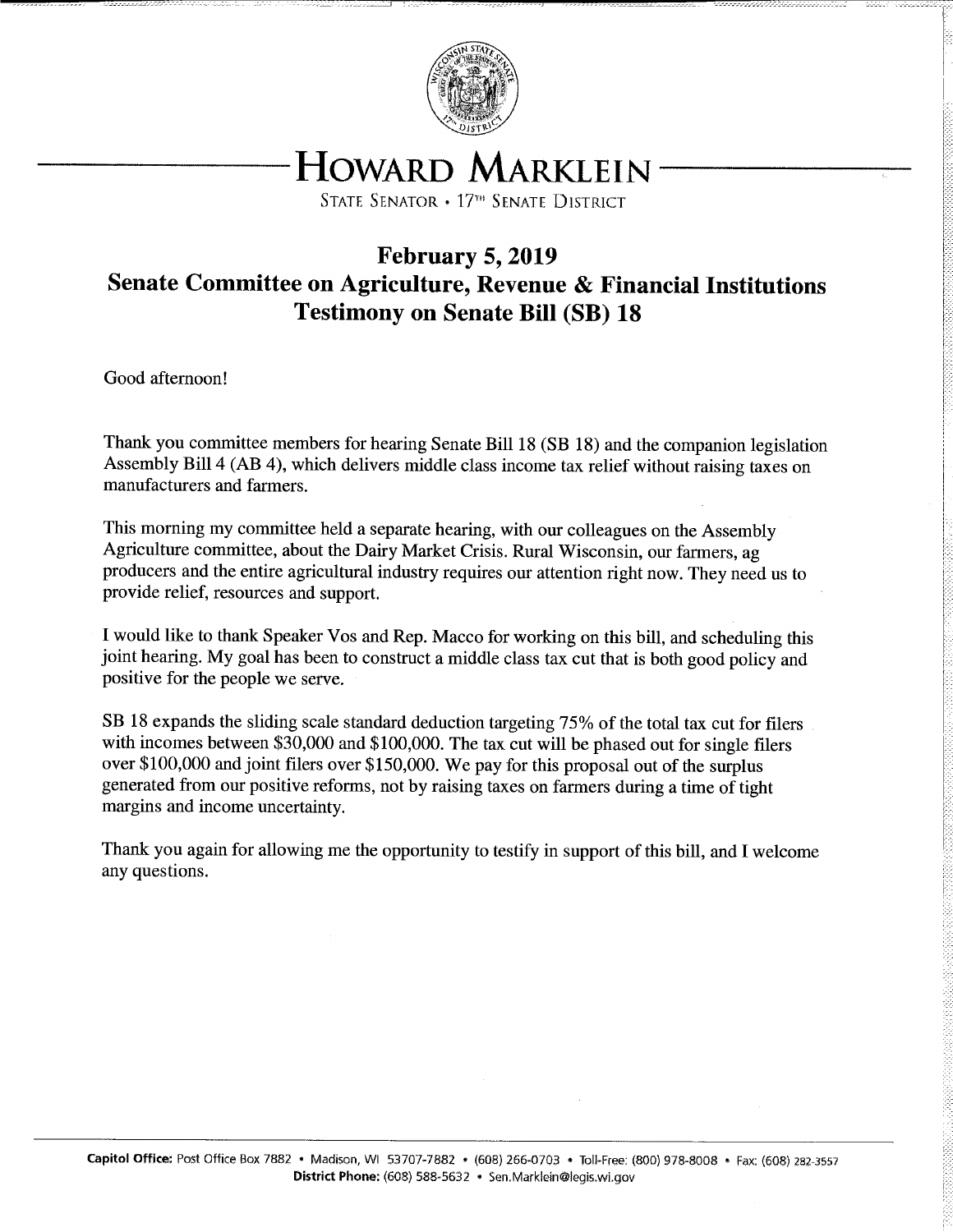

#### Testimony in Favor of Assembly Bill 4 and Senate Bill 18

#### Assembly Committee on Ways and Means & Senate Committee on Agriculture, Revenue, and Financial Institutions

#### February 5, 2019

Thank you Chair Macco and Chair Marklein and members of the Assembly Committee on Ways and Means and Senate Committee on Agriculture, Revenue, and Financial Institutions for the opportunity to testify in support of Assembly Bill 4 and Senate Bill 18. Allowing Wisconsinites to keep more of their hard-earned dollars by supporting this middle class tax cut is good for workers and job creators.

Wisconsin Manufacturers & Commerce (WMC) is the state chamber of commerce and largest general business association in Wisconsin. We were founded over 100 years ago, and are proud to represent over 3,800 member companies of all sizes and from every sector of our economy. Our mission is to make Wisconsin the most competitive state in the nation in which to do business.

One of the surest ways to improve Wisconsin's business climate is to ensure that our system of taxation is competitive. This legislation will provide middle class Wisconsinites with \$340 million in tax relief. The median income family filing jointly will see a \$310 reduction in net taxes - a 10.6 percent cut.

Wisconsin finds itself in the midst of a worker shortage. With one of the lowest unemployment rates in the country and tens of thousands of open jobs, Wisconsin needs to attract more workers. Americans are migrating to low tax states. Wisconsin has the  $4<sup>th</sup>$  highest state and local tax burden in the country. Michigan's, Ohio's, Illinois's, and Indiana's top state income tax rates are lower than our middle brackets, and Iowa and Indiana have recently enacted further tax cuts. In order to help attract talent, Wisconsinites need further tax relief.

Allowing Wisconsinites to keep more of their own money will stimulate our state's economy. Increasing the amount of wages workers get to take home means more disposable income, which can be spent on everything from groceries to snow blowers. This increased spending will produce a virtuous cycle of creating more jobs, more income, and more production.

Using a portion of the state's surplus to fund this tax cut instead of raising taxes on employers is the best course of action. Since the Manufacturing and Agriculture tax credit (MAC) was enacted, Wisconsin has gained over 43,700 manufacturing jobs. The MAC enables companies to invest in themselves, their employees, and their communities. Wisconsin manufacturers employ almost half a million workers. We cannot afford to raise the cost of manufacturing in Wisconsin if we want to remain competitive and continue to see growth and investment in this key sector of our economy. Because of the reforms over the last eight years, Wisconsin is in a fiscal position to cut taxes without hiking taxes on employers.

This legislation helps Wisconsin workers because it lets them keep more of their own money and employers because it helps them attract and retain talent. I urge you all to support this legislation.

501 East Washington Avenue, Madison, WI 53703-2914 Phone 608.258.3400 • Fax 608.258.3413 • www.wmc.org • Facebook WisconsinMC • Twitter @WisconsinMC

Founded in 1911, WMC is Wisconsin's chamber of commerce and largest business trade association.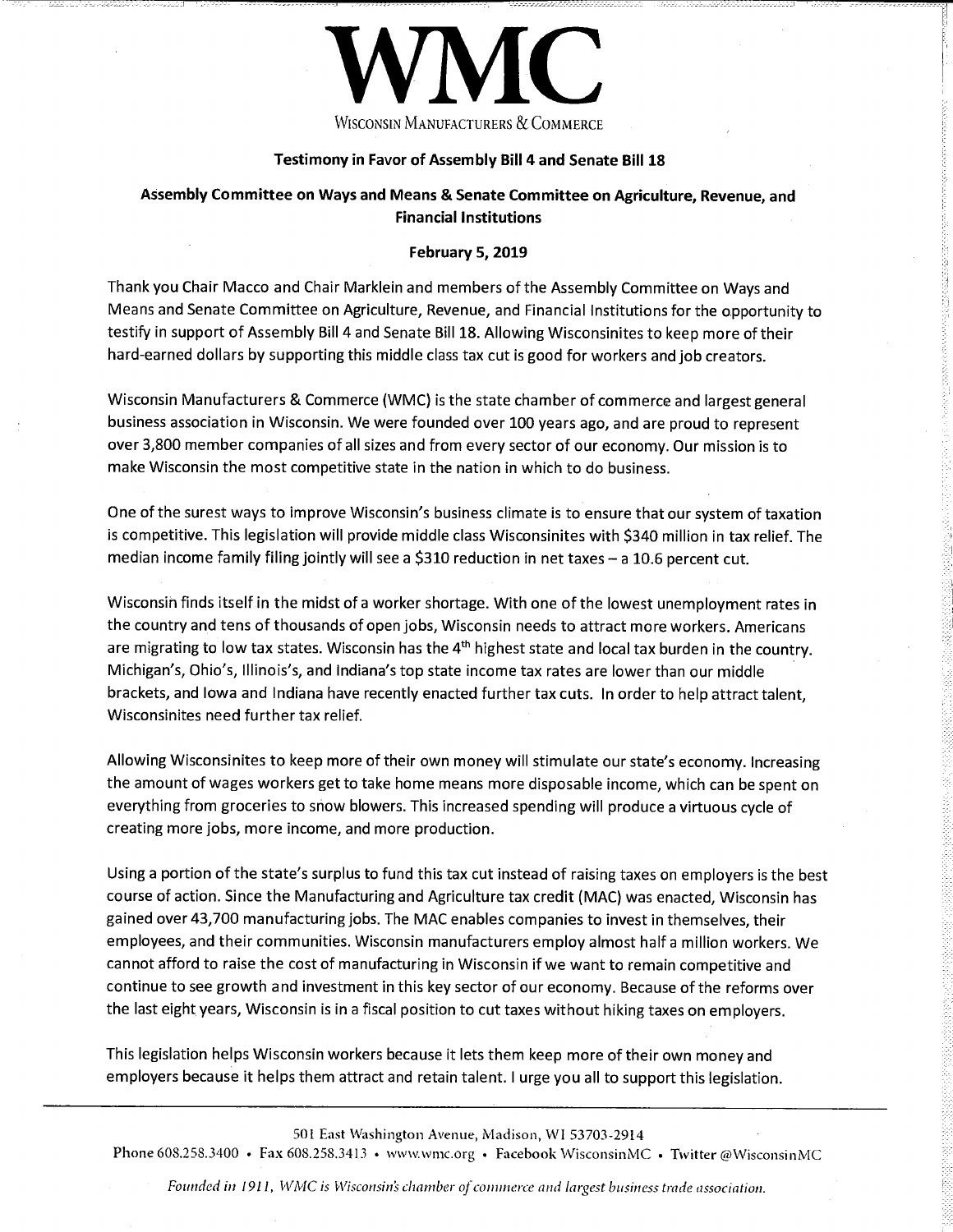



(608) 266-2401 Toll -Free: (888) 534-0005 Rep.Steineke@legis.wi.gov

STATE REPRESENTATIVE • 5<sup>th</sup> ASSEMBLY DISTRICT **P.O. Box 8953** P.O. Box 8953

- --- -- - -

Madison, WI 53708-8953

2019 Assembly Bill 4/Senate Bill 18 Relating to: increasing the maximum deduction under the individual income tax sliding scale standard deduction. Testimony of State Representative Jim Steineke Assembly Committee on Ways and Means Senate Committee on Agriculture, Revenue, and Financial Institutions February 5, 2019

Thank you, Chairmen Macco and Marklein, and committee members, for holding this public hearing.

Governor Evers and legislative Republicans have spoken openly about finding common ground, and it is my opinion that this is the perfect place to start. The Governor campaigned on a tax cut that would directly benefit middle-class Wisconsinites, and that is exactly what this legislation will accomplish. From a small family farmer outside of Monroe, to a middle-class family of four in Eau Claire, to a small business owner in Kaukauna, this legislation will help thousands of Wisconsinites.

Over the last eight years, legislative Republicans have worked hard to lower taxes. In fact, the state's tax burden is the lowest it has been in 50 years, and because of conservative reforms, we have been able to reduce taxes by over \$8 billion. In addition, moving into this budget cycle, the state is on solid fiscal ground. Just last week, the Legislative Fiscal Bureau estimated there will be an additional \$2.4 billion available for the next budget. This is great news for the state and taxpayers and is the reason this legislation is possible.

To build on these historic successes, Assembly Bill 4 provides \$340 million in tax relief for middle-class families across Wisconsin. The legislation accomplishes this by utilizing a sizeable budget surplus, and does so without raising taxes. The bill is targeted toward individuals making less than \$100,000 and families making \$150,000 or less. This means that a median income family will see a \$310 reduction in net taxes, or about a 10.5% reduction in their tax liability. Importantly, 75% of the tax cut will benefit filers who make between \$30,000 and \$100,000 a year. A tax cut for middle-class Wisconsin families should be a bipartisan issue, and that is why we look for broad support from colleagues on both sides of the aisle.

Since our caucus unveiled this plan a few weeks ago, we have heard from people around the state who support this bill. These people come from hard-working middle-class families. This money belongs to them. If passed, our legislation will put this money back in their pocket. From , groceries for the family, to savings for college, this money will have a big impact on our friends and neighbors across Wisconsin.

Thank you for your time, and I encourage members of the committees to support Assembly Bill 4 and Senate Bill 18.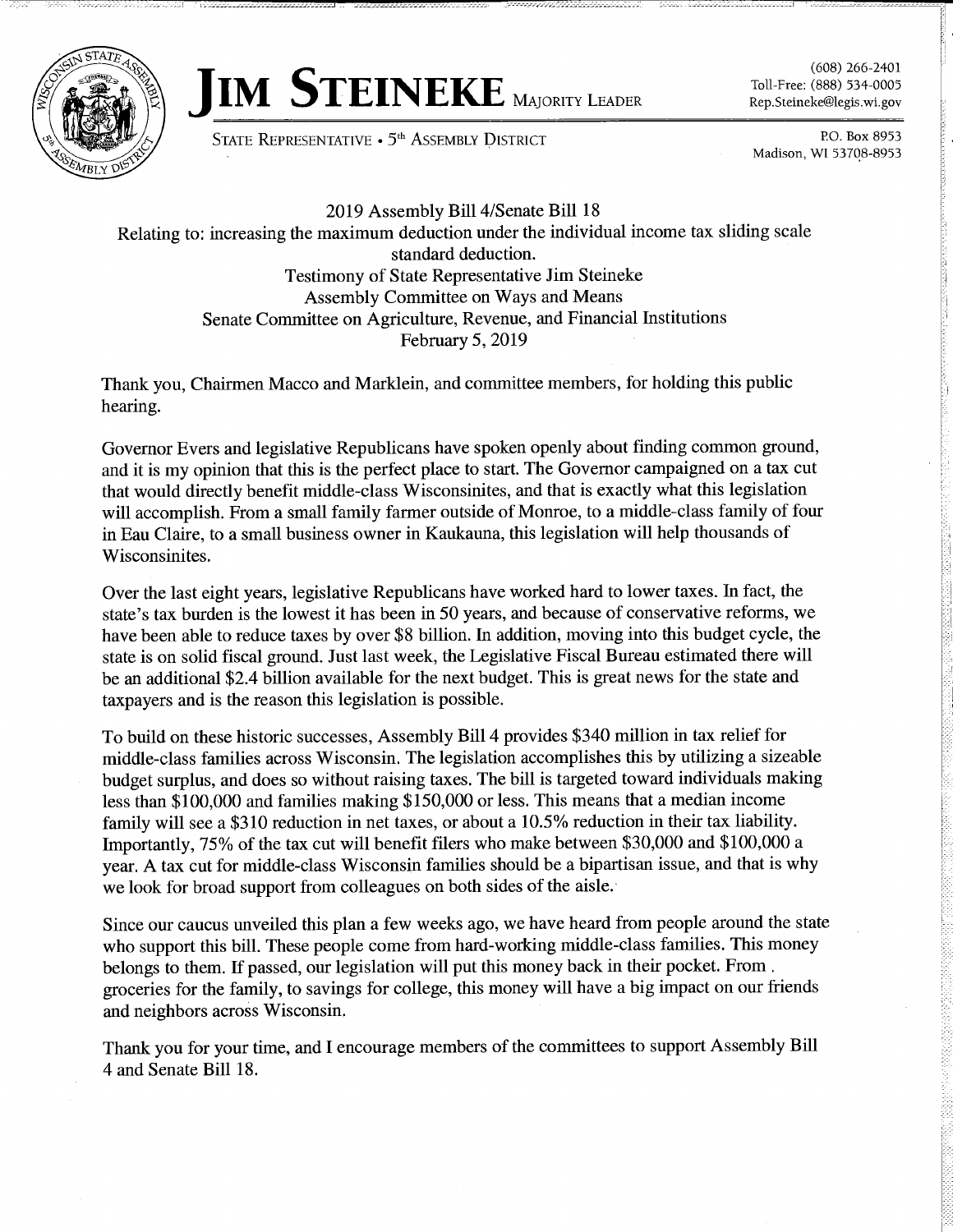February 5, 2019

#### Testimony in Support of AB4 and SB18

Thank you Chairman Macco, Chairman Marklein and the respective joint committees for allowing me to appear in front of you today to speak in favor of AB4 and SB18.

My name is Katie Kress. I am a married mother of 3 young children. I am here today to support the proposed tax cut for the middle class. In addition, I am a Trustee for the Village of Menomonee Falls, which is Wisconsin's largest village of 37,000 people and growing.

We all work hard for the money we make and certainly all of us in the middle class would greatly benefit from a middle class tax cut. Whether it's putting food on our tables or buying clothes for our children, we as families can spend money more efficiently than the government.

Between property taxes, income tax, sales tax, federal taxes and the various fees and licenses, Wisconsinites pay more than their fair share in taxes and the proposed tax cut for the sometimes forgotten middle class would be most welcomed and long overdue.

Again thank you for allowing me to testify.

Katie Kress N60W21501 Legacy TrI Menomonee Falls, 53051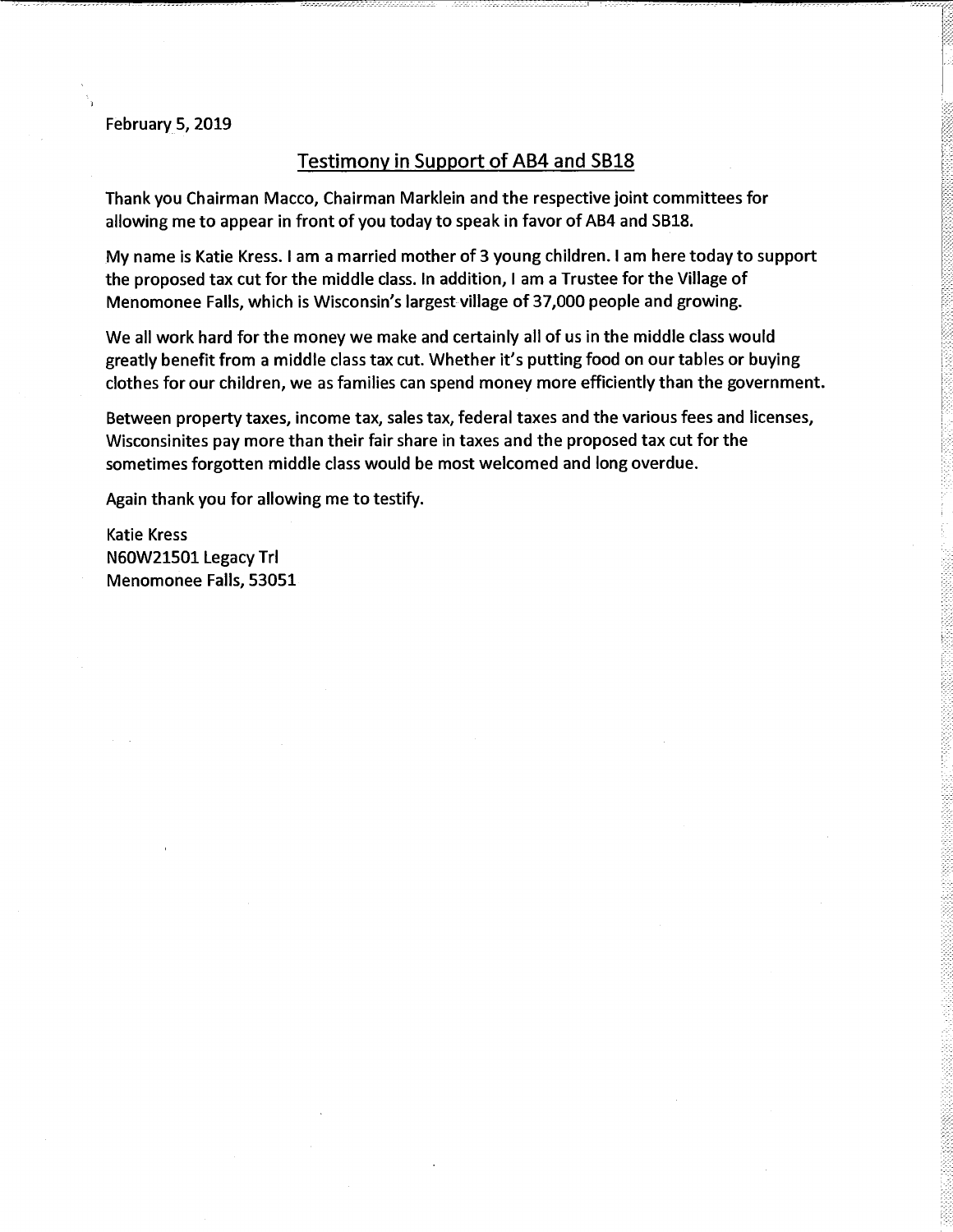

Date: February 5, 2019

To: Assembly Ways and Means Committee and Senate Committee on Agriculture, Revenue and Financial Institutions

From: Jon Peacock, Research Director

Re: Opposition to Assembly Bill 4/ Senate Bill 18

Thank you for the opportunity to testify on this proposed tax cut. I am here representing Kids Forward, which has been advocating on behalf of Wisconsin children and families for nearly 140 years.

We oppose AB 4 and SB 18 for three reasons:

- First, Wisconsin cannot afford to make another large tax cut without jeopardizing our ability to make critically important investments in the health and wellbeing of the state's citizens and communities – unless lawmakers agree upon a way to pay for that tax cut.
- Second, if or when you do pass another tax cut, it should also benefit the lower -income  $\bullet$ Wisconsinites whose taxes have been raised by past decisions to cut the state Earned Income Tax Credit and the Homestead Credit.
- Third, a fiscal policy decision of this magnitude should not be rushed through the legislature and passed outside the budget process, where legislators and their constituents can take a careful look at the pros and cons of a wide variety of options relating to taxes and spending.

Coming back to our first concern, our state needs to invest in healthy and well-educated workers and communities, public infrastructure, and working families. For our state to prosper, we need to make investments that enable all Wisconsinites to succeed. Our economy, our communities, our schools, and our families will fare better when every person in the state has full access to opportunity.

Wisconsin lawmakers have approved billions of dollars of tax cuts over the last 8 years, but job growth in our state has consistently lagged well below the national average, and we have been underfunding many of the cornerstones of the state's future economic strength. It's time for our state to make significant investments in education at all levels, from early education through college and technical training. We need to make significant investments in infrastructure and in the health and well-being of our workers and communities. We need to reverse state -level policies that have stripped resources from families and communities of color, and have contributed to the alarming racial disparities in our state. And there are a wide variety of other needs for additional state funding, such as investing in the child welfare system, which has been overwhelmed by opioid epidemic.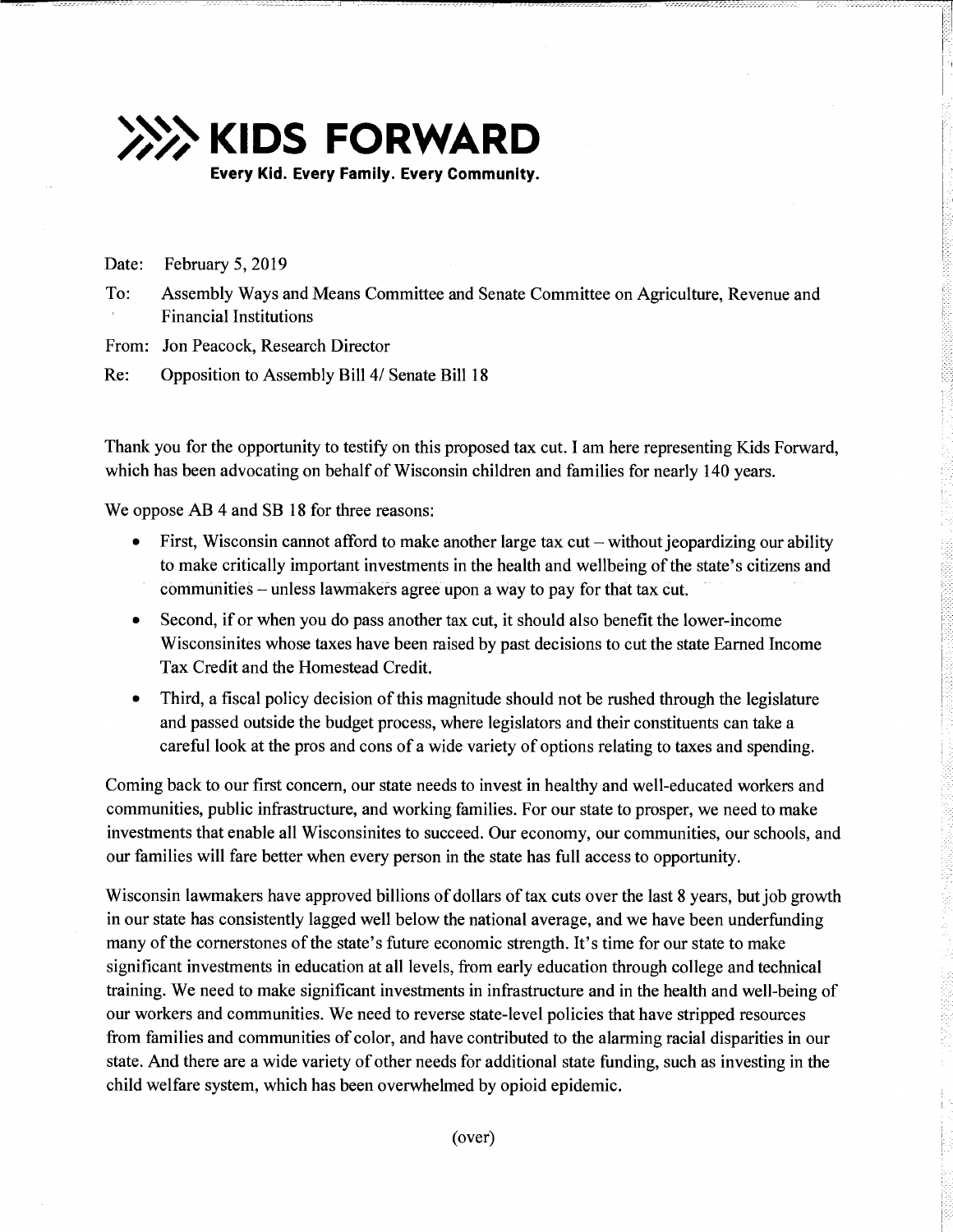To be able to make those sorts of extremely important investments, our state needs adequate revenue. We should not repeat the mistake that lawmakers have frequently made in the past, of using a shortterm budget balance to finance large, ongoing tax cuts. Instead, it's time to reconsider whether various tax breaks and tax loopholes are well structured and effective, and to find a way to pay for the proposal that has just been introduced.

Our second concern is that the proposed income tax cut does not help hundreds of thousands of lowincome Wisconsinites who are struggling to make ends meet. There is a growing economic divide in Wisconsin. Economic trends have been contributing to that divide, but so have public policy decisions, such as the federal tax bill passed in late 2017, and policy choices made in Wisconsin. For example, low-income workers in our state are adversely affected by decisions such as cutting the state Earned Income Tax Credit, ending the annual inflationary adjustments to the Homestead Tax Credit, freezing the minimum wage, and charging premiums for adults in BadgerCare with incomes between 50 percent and 100 percent of the federal poverty level.

We appreciate that you are using an innovative way of making the proposed tax cut. This bill does a far better job than other recent income tax cuts  $-$  including the one approved in the December Extraordinary Session - of targeting the tax reduction for middle -income families. However, if the state can afford another round of tax cuts amounting to more than \$300 million, it's time to reverse the cuts the state has made to the Earned Income and Homestead Tax Credits. Also, if you really want to do something to make work pay, it is time for Wisconsin to expand the EITC to adults who don't have dependent children. Among the many states that have an EITC, Wisconsin is the only one that does not include childless adults and noncustodial parents.

Finally, as I mentioned at the outset, our third concern is the process for advancing this bill. We don't think it's wise to rush a major tax cut bill through the legislature and to do so outside the budget process. Wisconsin has a long and proud tradition of being deliberative in its budget decisions. State policymakers and your constituents need to be able to balance the pros and cons of your choices about tax policy against the competing options for spending state revenue.

Tax cuts are generally popular with the public, but polling in our state has shown that increased spending for schools is a higher priority with your constituents. We urge you to consider the tax and spending options in a deliberative way that allows you to balance a wide range of competing needs and objectives, and respects the role of your constituents in providing input into that process.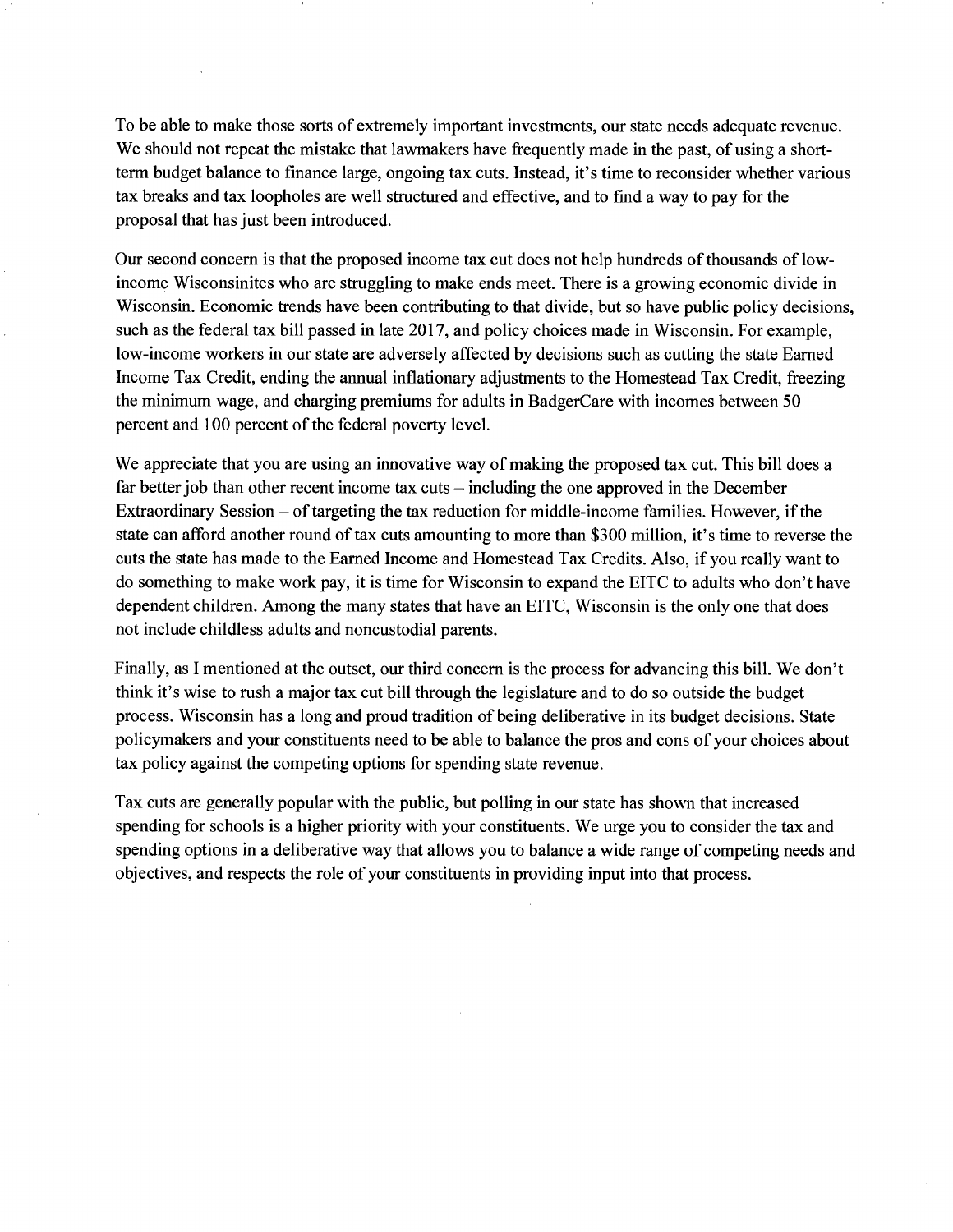Richard A. Champagne, Chief and General Counsel Legal 608-266-3561 • Information 608-266-0341



One East Main Street, Suite 200 • P.O. Box 2037 Madison, WI 53701-2037 • www.legis.state.wi.us/Irb

# 

| TO             | Senator Marklein                                       |
|----------------|--------------------------------------------------------|
| <b>FROM</b>    | LRB – Legal Services                                   |
| <b>DATE</b>    | February 5, 2019                                       |
| <b>SUBJECT</b> | Technical memorandum to 2019 SB 18 (LRB-1742/1) by DOR |

We received the attached technical memorandum relating to your bill. This copy is for your information and your file.

If you wish to discuss this memorandum or the necessity of revising your bill or preparing an amendment, please contact the LRB drafter of your proposal.

LRB DRAFTER: Marc Shovers, Senior Legislative Attorney, (608) 504-5876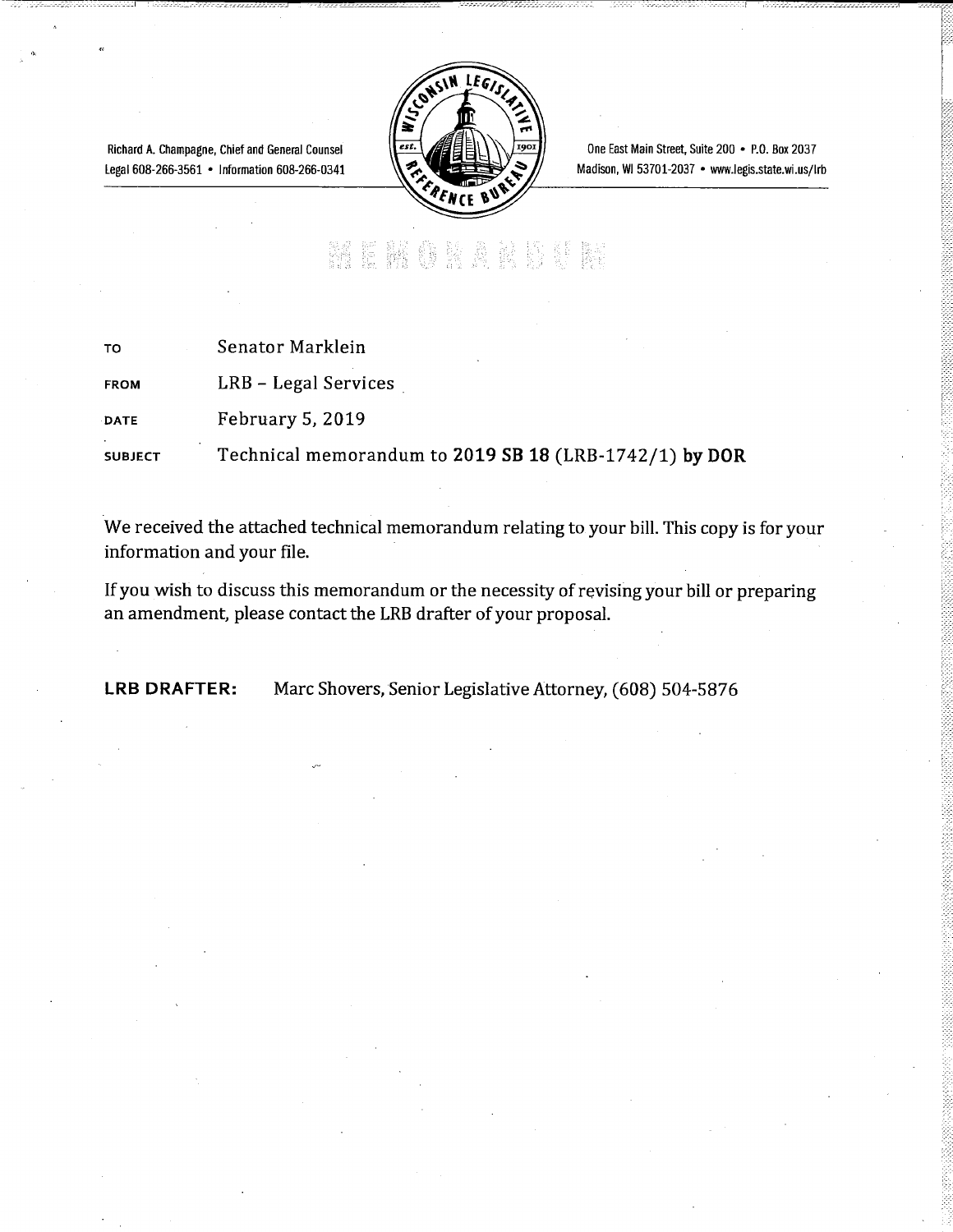#### MEMORANDUM

#### February 4, 2019

#### TO: Marc Shovers Legislative Reference Bureau

- FROM: Bob Schmidt Department of Revenue
- SUBJECT: Technical Memorandum on 2019 LRB 1742/1: Relating to Increasing the Maximum Deduction under the Individual Income Tax Sliding Scale Standard Deduction

The Department has the following concerns related to the bill:

Section 71.05(22)(dp)(title) should be amended to read, "Deduction limits 2000 to 2019."

Section 71.05(22)(f)4.b. should also reference s. 71.05(22)(dq) as it currently does with secs. 71.05(22)(dm) and 71.05(22)(dp).

If you have any questions regarding this technical memorandum, please contact Brad Caruth at (608) 261-8984 or bradley.caruth@revenue,wi.gov.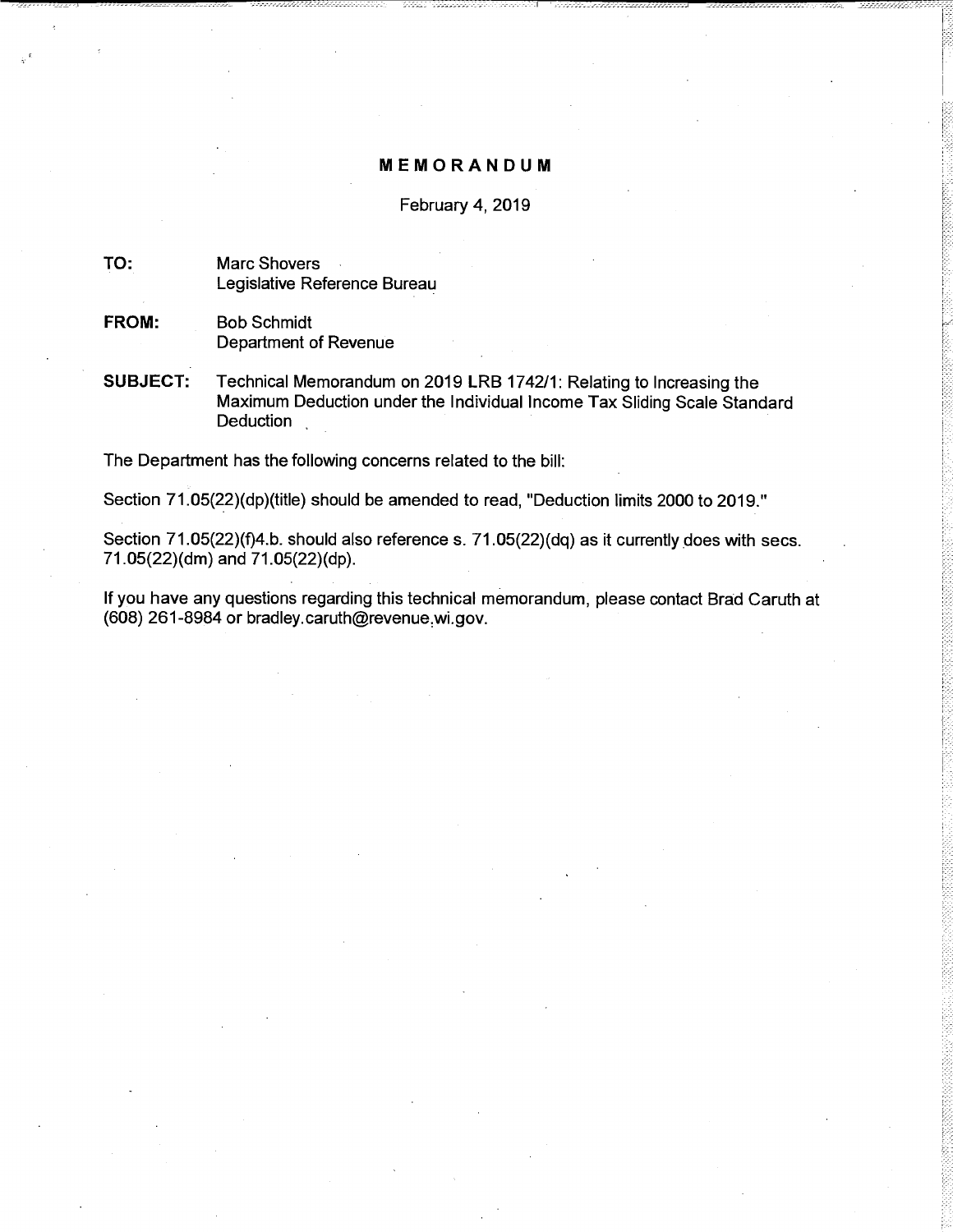Wisconsin Department of Administration Division of Executive Budget and Finance

|                                                                                                                                                                                                                                                                                           | <b>Fiscal Estimate - 2019 Session</b>                                                                                                                       |               |
|-------------------------------------------------------------------------------------------------------------------------------------------------------------------------------------------------------------------------------------------------------------------------------------------|-------------------------------------------------------------------------------------------------------------------------------------------------------------|---------------|
| Updated<br>Original<br>ΙX                                                                                                                                                                                                                                                                 | Supplemental<br>Corrected                                                                                                                                   |               |
| 19-1742/1<br><b>LRB Number</b>                                                                                                                                                                                                                                                            | <b>Introduction Number</b><br><b>SB-018</b>                                                                                                                 |               |
| <b>Description</b><br>increasing the maximum deduction under the individual income tax sliding scale standard deduction                                                                                                                                                                   |                                                                                                                                                             |               |
| <b>Fiscal Effect</b>                                                                                                                                                                                                                                                                      |                                                                                                                                                             |               |
| State:<br>TNo State Fiscal Effect<br>ndeterminate<br><b>Tincrease Existing</b><br>Increase Existing<br>Revenues<br>Appropriations<br>Decrease Existing<br><b>Decrease Existing</b><br>Revenues<br>Appropriations<br>Create New Appropriations                                             | Mincrease Costs - May be possible to<br>absorb within agency's budget<br>⊠Yes<br>Decrease Costs                                                             | ∃lNo          |
| lLocal:<br>No Local Government Costs<br>Indeterminate<br>1. Increase Costs<br>3. Increase Revenue<br>Permissive <sup>Nandatory</sup><br>Permissive <sup>n</sup> Mandatory<br><b>Necrease Revenue</b><br>2. Decrease Costs<br>4.1<br><b>Nandatory</b> Permissive Mandatory <b>Contains</b> | 5. Types of Local Government<br><b>Units Affected</b><br>Towns<br>Village<br>Others<br>Counties<br><b>I</b> WTCS<br>School<br><b>Districts</b><br>Districts | <b>Cities</b> |
| <b>Fund Sources Affected</b><br>$\Box$ PRS<br>$\prod$ SEG<br><b>PRO</b><br>$\boxtimes$ GPR<br><b>FED</b>                                                                                                                                                                                  | <b>Affected Ch. 20 Appropriations</b><br><b>SEGS</b>                                                                                                        |               |
| <b>Agency/Prepared By</b>                                                                                                                                                                                                                                                                 | <b>Authorized Signature</b>                                                                                                                                 | <b>Date</b>   |
| DOR/ Bradley Caruth (608) 261-8984                                                                                                                                                                                                                                                        | Michael Oakleaf (608) 261-5173                                                                                                                              | 2/5/2019      |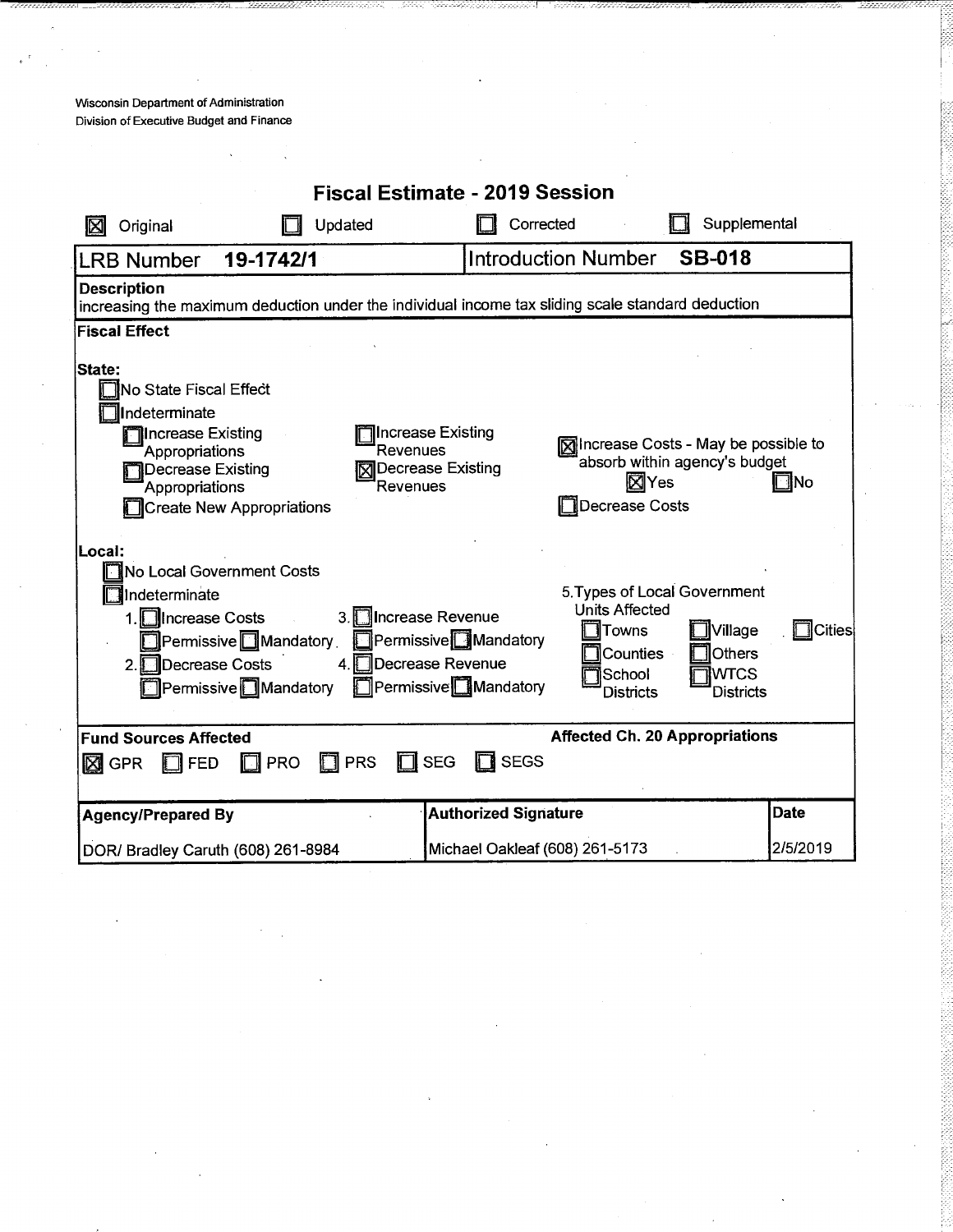# Fiscal Estimate Narratives DOR 2/5/2019

| LRB Number  | 19-1742/1 | Introduction Number SB-018                                                                        | Estimate Type | Original |
|-------------|-----------|---------------------------------------------------------------------------------------------------|---------------|----------|
| Description |           |                                                                                                   |               |          |
|             |           | increasing the maximum deduction under the individual income tax sliding scale standard deduction |               |          |

#### Assumptions Used in Arriving at Fiscal Estimate

Under current law Wisconsin provides a sliding scale standard deduction that decreases as income increases. For tax year 2019 the maximum standard deduction for a single person is \$10,860. For single individuals with Wisconsin income above \$15,660, the standard deduction amount is reduced by 12% of the amount of income over \$15,660. As a result, single individuals with more than \$106,160 of income will not be able to claim a Wisconsin standard deduction.

The maximum standard deduction, the income threshold at which the deduction begins to phaseout, and the phaseout rate depend on the filing status of the claimant. Moreover, the maximum amount and the phaseout threshold are indexed for inflation. The tax year 2020 standard deduction parameters will be determined based on the consumer price index in August 2019.

This bill increases the 2020 standard deduction maximums relative to their current law expected levels by about 20.6% and it increases the thresholds at which the deduction begins to phaseout by about 17.6%. (See Attachment)

The bill also requires the Department of Revenue to adjust the individual income tax withholding tables no later than January 1, 2020 to reflect the new standard deduction parameters. Adjusting the withholding tables effectively delivers the tax reduction to wage earners via their paychecks rather than at the time they file their tax returns.

Based on a simulation using 2017 income tax returns, inflated to reflect 2020, the bill will reduce revenue by approximately \$152 million in fiscal year 2020, \$344 million in fiscal year 2021, and similar amounts annually thereafter.

#### Long -Range Fiscal Implications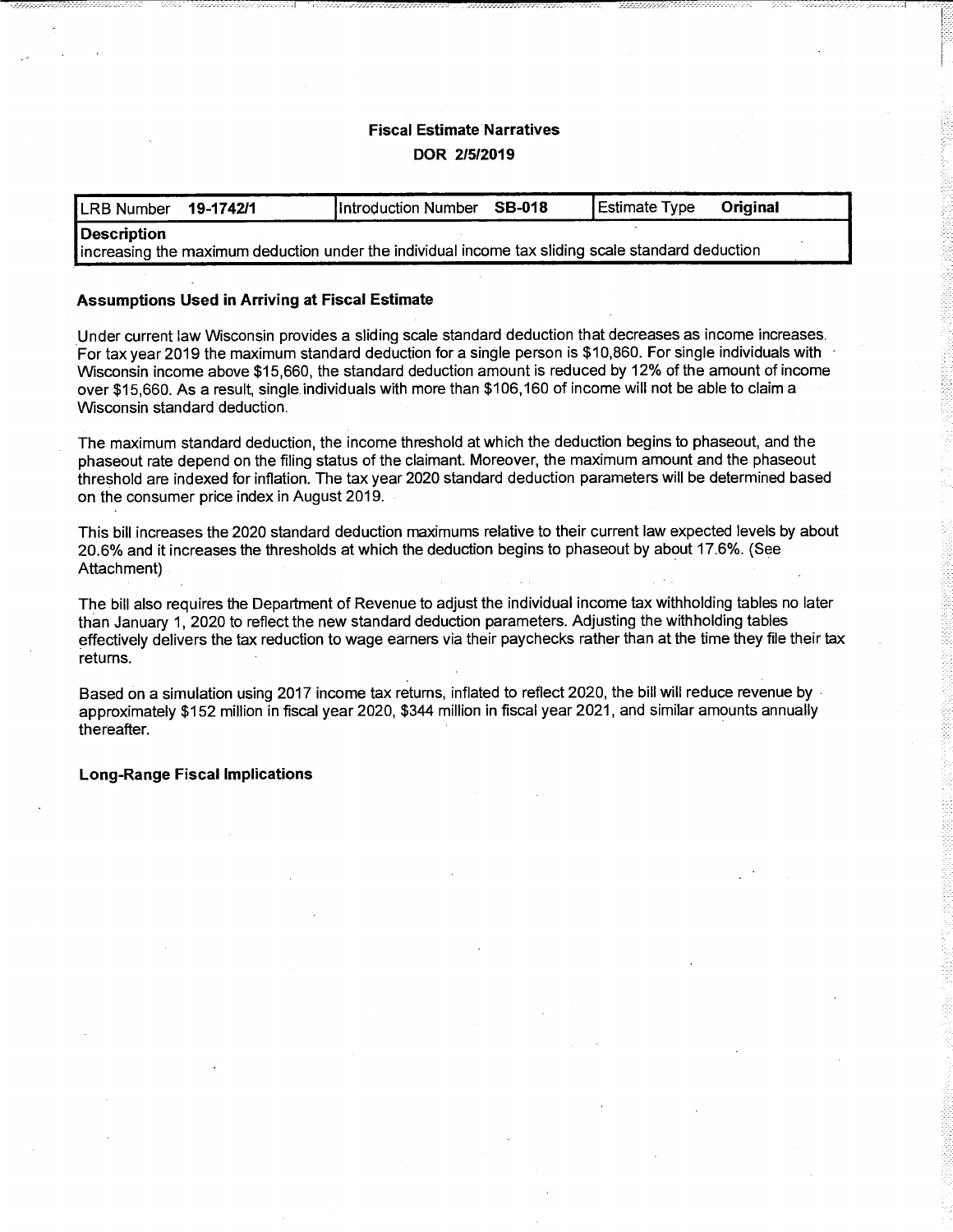# Attachment to DOR Fiscal Estimate for 2019 LRB 1742/1

|                       | Current Law Expected Standard Deduction Parameters, 2020 |                      |           |           |
|-----------------------|----------------------------------------------------------|----------------------|-----------|-----------|
|                       |                                                          | Single Married Joint | Marriedl  | Head of   |
| <b>Filing Status</b>  |                                                          |                      | Separatel | Household |
| Maximum Deduction     | 11,080                                                   | 20,520               | 9,750     | 14,310    |
| Phaseout Threshold    | 15,980                                                   | 23,050               | 10,940    | 15,980    |
| Phaseout Rate         | 12.00%                                                   | 19.778%              | 19.778%   | 22.515%   |
| <b>IPhaseout Ends</b> | 108,313                                                  | 126,802              | 60,237    | 108,313   |

### Current Law Expected Standard Deduction Parameters, 2020

Proposed Law Standard Deduction Parameters, 2020

|                      |         | Single Married Joint | <b>Married</b> | Head of          |  |
|----------------------|---------|----------------------|----------------|------------------|--|
| <b>Filing Status</b> |         |                      | Separatel      | <b>Household</b> |  |
| Maximum Deduction    | 13,360  | 24,740               | 11,750         | 17,260           |  |
| Phaseout Threshold   | 18,790  | 27,120               | 12,880         | 18,790           |  |
| Phaseout Rate        | 12.30%  | 19.284%              | 19.284%        | 21.952%          |  |
| Phaseout Ends        | 127,408 | 155,413              | 73,811         | 127,408          |  |

|                      |               | Percentage Change |            |            |
|----------------------|---------------|-------------------|------------|------------|
|                      |               | Married Joint     | Married    | Head ofl   |
| <b>Filing Status</b> | <b>Single</b> |                   | Separatel  | Household  |
| Maximum Deduction    | 21%<br>21%    |                   | 21%l       | 21%        |
| Phaseout Threshold   | <b>18%</b>    | 18%               | 18%l       | <b>18%</b> |
| Phaseout Rate        | 3%            | $-2%$             | $-2%$      | $-3%$      |
| Phaseout Ends        | 18%           | 23%               | <b>23%</b> | 18%        |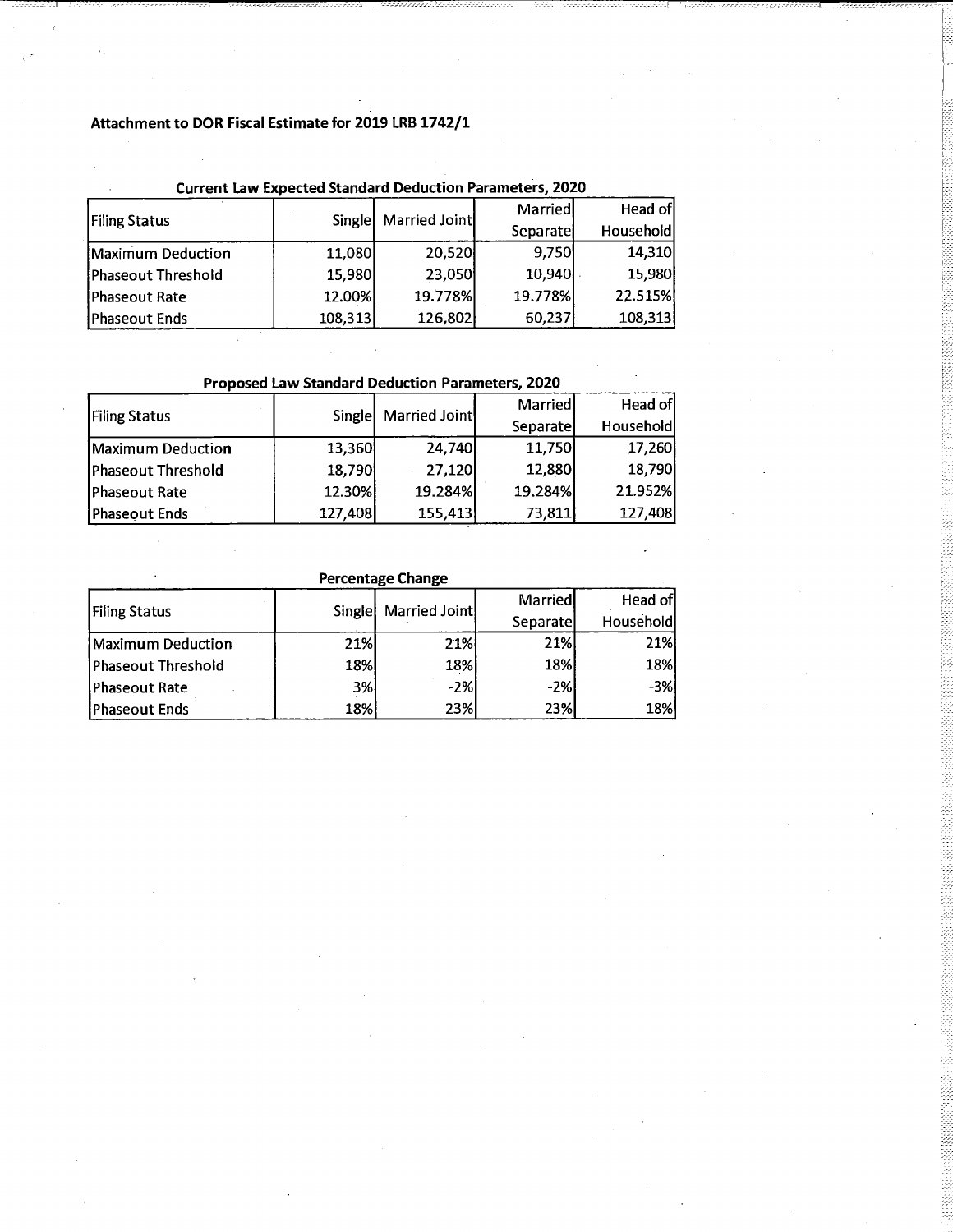Wisconsin Department of Administration Division of Executive Budget and Finance

|                                                                  |                                                     | <b>Fiscal Estimate Worksheet - 2019 Session</b><br>Detailed Estimate of Annual Fiscal Effect      |                                                                   |
|------------------------------------------------------------------|-----------------------------------------------------|---------------------------------------------------------------------------------------------------|-------------------------------------------------------------------|
| Original                                                         | Updated                                             | Corrected                                                                                         | Supplemental                                                      |
| <b>LRB Number</b>                                                | 19-1742/1                                           | <b>Introduction Number</b>                                                                        | <b>SB-018</b>                                                     |
| <b>Description</b>                                               |                                                     |                                                                                                   |                                                                   |
|                                                                  |                                                     | increasing the maximum deduction under the individual income tax sliding scale standard deduction |                                                                   |
| annualized fiscal effect):                                       |                                                     | 1. One-time Costs or Revenue Impacts for State and/or Local Government (do not include in         |                                                                   |
|                                                                  |                                                     |                                                                                                   |                                                                   |
|                                                                  |                                                     |                                                                                                   |                                                                   |
| II. Annualized Costs:                                            |                                                     |                                                                                                   | Annualized Fiscal Impact on funds from:<br><b>Decreased Costs</b> |
|                                                                  |                                                     | <b>Increased Costs</b>                                                                            |                                                                   |
| A. State Costs by Category                                       |                                                     | \$                                                                                                | \$                                                                |
|                                                                  | <b>State Operations - Salaries and Fringes</b>      |                                                                                                   |                                                                   |
| (FTE Position Changes)                                           |                                                     |                                                                                                   |                                                                   |
| <b>State Operations - Other Costs</b><br><b>Local Assistance</b> |                                                     |                                                                                                   |                                                                   |
|                                                                  | Aids to Individuals or Organizations                |                                                                                                   |                                                                   |
|                                                                  | <b>TOTAL State Costs by Category</b>                | \$                                                                                                |                                                                   |
|                                                                  |                                                     |                                                                                                   |                                                                   |
| <b>B. State Costs by Source of Funds</b>                         |                                                     |                                                                                                   |                                                                   |
| <b>GPR</b>                                                       |                                                     |                                                                                                   |                                                                   |
| <b>FED</b>                                                       |                                                     |                                                                                                   |                                                                   |
| PRO/PRS                                                          |                                                     |                                                                                                   |                                                                   |
| SEG/SEG-S                                                        |                                                     |                                                                                                   |                                                                   |
|                                                                  | (e.g., tax increase, decrease in license fee, ets.) | III. State Revenues - Complete this only when proposal will increase or decrease state revenues   |                                                                   |
|                                                                  |                                                     | <b>Increased Rev</b>                                                                              | Decreased Rev                                                     |
| <b>GPR Taxes</b>                                                 |                                                     | \$                                                                                                | \$-344,000,000                                                    |
| <b>GPR Earned</b>                                                |                                                     |                                                                                                   |                                                                   |
| <b>FED</b>                                                       |                                                     |                                                                                                   |                                                                   |
| PRO/PRS                                                          |                                                     |                                                                                                   |                                                                   |
| SEG/SEG-S                                                        |                                                     |                                                                                                   |                                                                   |
| <b>TOTAL State Revenues</b>                                      |                                                     | \$                                                                                                | \$-344,000,000                                                    |
|                                                                  |                                                     | NET ANNUALIZED FISCAL IMPACT                                                                      |                                                                   |
|                                                                  |                                                     | <b>State</b>                                                                                      | Local                                                             |
| NET CHANGE IN COSTS                                              |                                                     | \$                                                                                                | \$                                                                |
| NET CHANGE IN REVENUE                                            |                                                     | \$-344,000,000                                                                                    | \$                                                                |
|                                                                  |                                                     |                                                                                                   |                                                                   |
| <b>Agency/Prepared By</b>                                        |                                                     | <b>Authorized Signature</b>                                                                       | <b>Date</b>                                                       |
|                                                                  | DOR/ Bradley Caruth (608) 261-8984                  | Michael Oakleaf (608) 261-5173                                                                    | 2/5/2019                                                          |
|                                                                  |                                                     |                                                                                                   |                                                                   |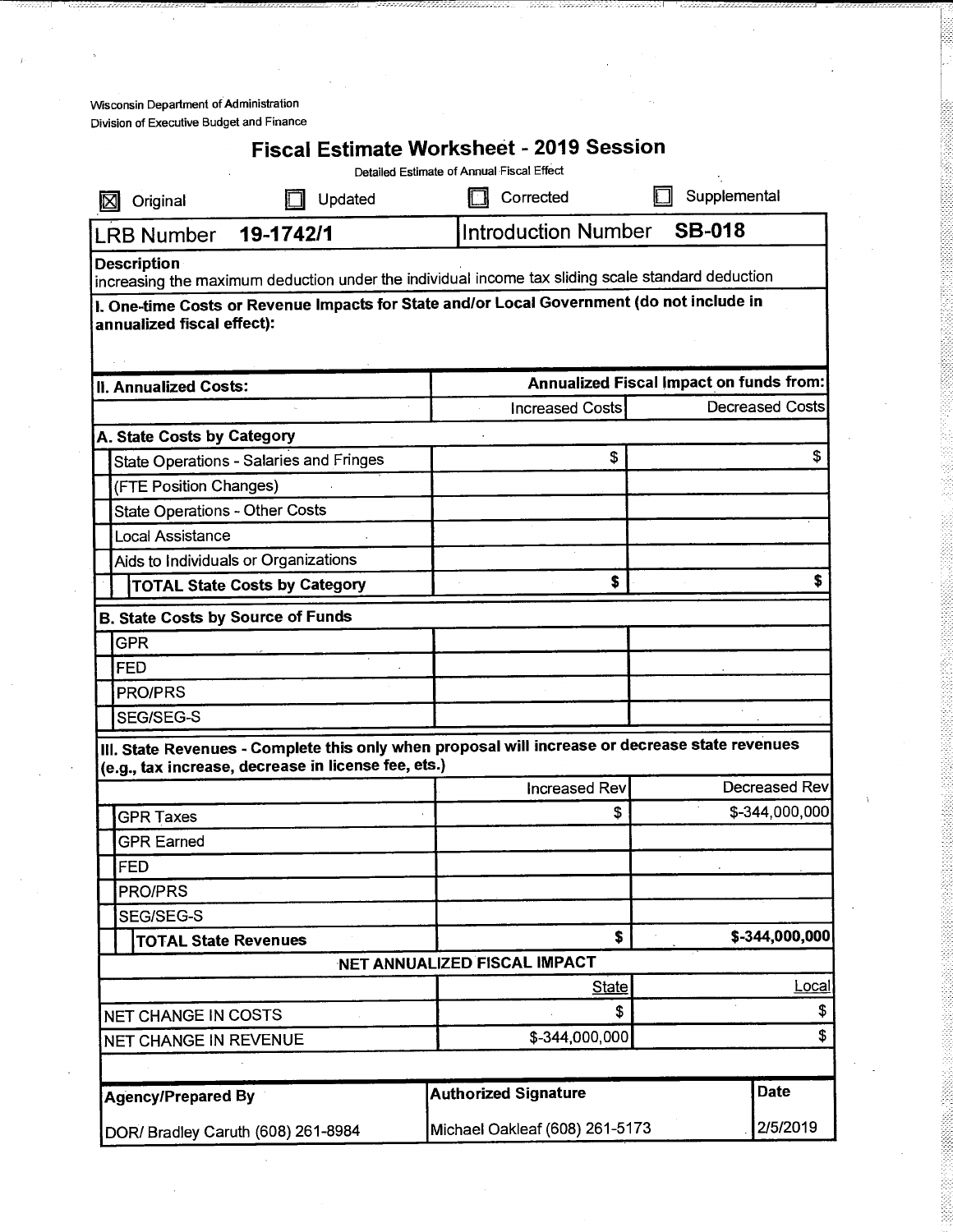

WISCONSIN STATE SENATE P. 0. Box 7882 Madison, WI 53707-7882

February 5, 2019

- TO: Members of the Senate Committee on Agriculture, Revenue and Financial Institutions Members of the Assembly Committee on Ways and Means
- FR: Senator Howard Marklein Senator Duey Stroebel Senator Dale Kooyenga

-\_ ------

RE: Senate Bill 18

Thank you for holding a public hearing on Senate Bill 18, which would increase the individual income tax sliding scale standard deduction.

In an effort to find bipartisan agreement with Governor Evers, we focused on his campaign promise to reduce the tax burden on middle class families. This bill fulfills his promise by targeting single filers making under \$100,000 per year and joint filers making under \$150,000 per year.

Though we have made significant reforms in simplifying our tax code we remain a high tax state. We believe it is our duty to push toward a tax code that rewards taxpayers, not tax collectors. If there is an opportunity to give more money back to the taxpayers, we will do it. We also fundamentally believe it is important to return excess revenue back to the Wisconsin taxpayers.

Specifically, Senate Bill 18 would:

- L, Increase the standard deduction for earners at the \$100,000 single / \$150,000 joint level
- Cut the tax liability in half for joint filers earning between \$30,000 and \$40,000
- Provide relief for almost 2 million tax filers
- Deliver median -income joint filers with \$300 in annual tax relief

It is important to remember what has afforded us the opportunity to propose this bill. Sound, fiscal discipline and responsible budgeting provided the state with \$2.4 billion in surplus revenue. It is clear that Wisconsin does not have a taxing problem, but a spending problem. When we lower the tax burden and limit our expenditures, we empower our economy and improve our fiscal solvency. Now is the time to return excess revenue to the taxpayers of Wisconsin.

We believe we should continue the habit of reducing what is taken from the taxpayer instead of looking for where else it can be spent. By increasing the standard deduction, we provide relief to the families that rely on it most.

Thank you again for hearing SB 18 and we respectfully ask for your support.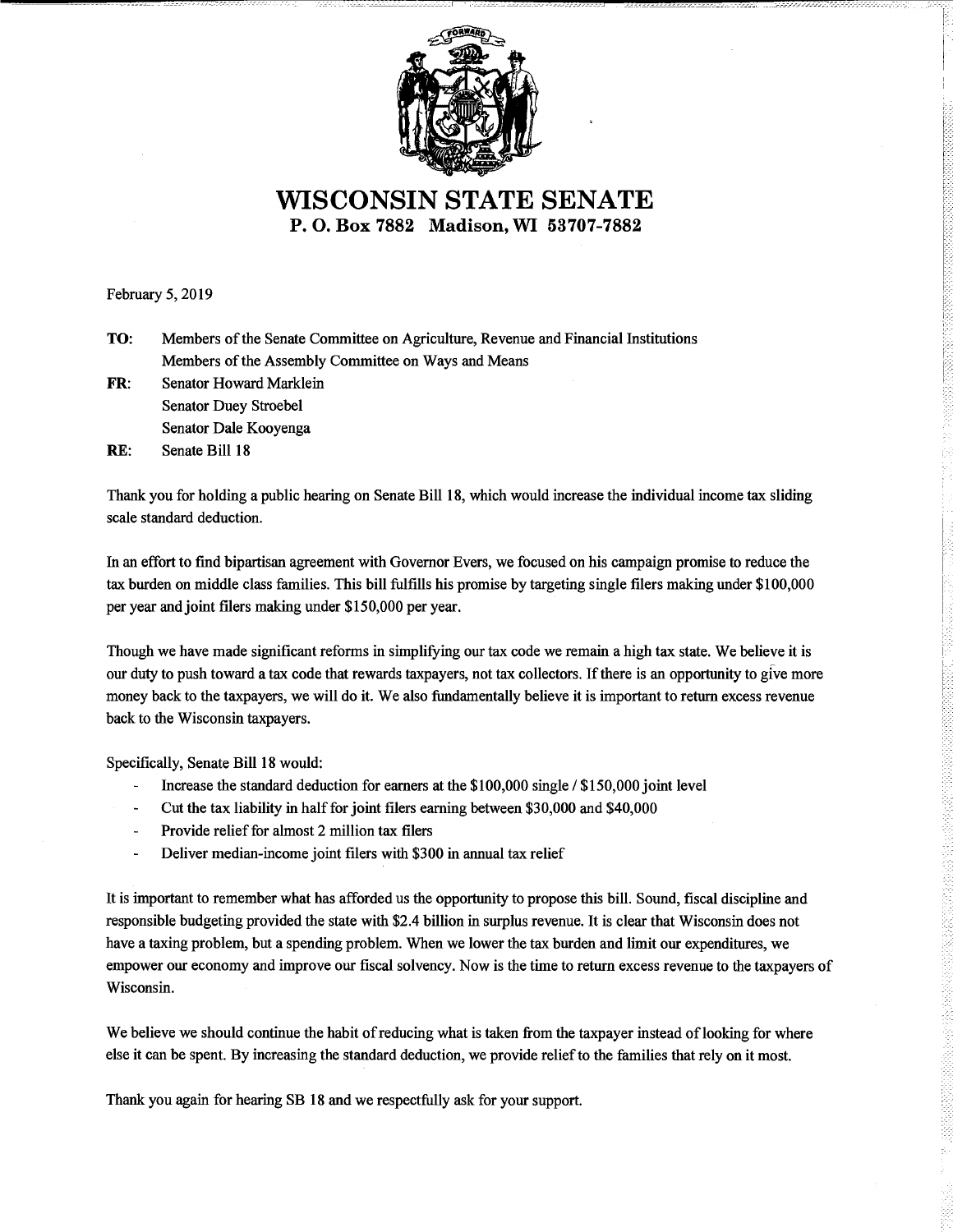

SPEAKER OF THE WISCONSIN STATE ASSEMBLY

# Testimony on Assembly Bill 4 - The Middle Class Tax Cut

Wisconsin's economy is in an enviable position. We are enjoying a historic stretch of unemployment at 3% or below. Our state's bond ratings have been upgraded. We have the largest rainy day fund we've ever had. We've cut taxes by more than \$8 billion over the past 8 years and finally moved Wisconsin out of the top 10 high -taxed states. And new revenue estimates show we are going into this budget cycle with a rollover balance of \$2.4 billion. That is the highest amount available in any January LFB estimate in at least 20 years – and that balance is based on combination of strong revenue growth and lower-thanexpected expenditures.

Wisconsin voters have chosen divided state government - so as this new session began, our caucus discussed how to move forward working with our new governor - and one area of common ground we immediately saw was in the middle class tax cut proposed by the governor throughout his campaign.

Governor Evers proposed a \$340 million tax cut for single filers making under \$100,000 and joint filers making under \$150,000 - a tax cut he calculated to be a 10% reduction for those earners.

While \$340 million falls short of the figure needed to deliver a 10% across the board cut for those earners, we worked with the fiscal bureau to find a mechanism to cut taxes for those middle income earners. We do this by increasing the standard deduction for earners in these earnings ranges, and in so doing, give Wisconsin one of the most generous standard deductions in the nation.

While Governor Evers would have funded the tax cut by increasing taxes on farmers and local employers, we fund the middle class tax cut with our surplus. Even a complete elimination of the manufacturing and agriculture tax credit - a credit a UW report says has helped create  $42,000$  jobs in Wisconsin - is not enough to fund this tax cut. We don't need to jeopardize these jobs when we can return the surplus to the taxpayers through this legislation.

We have worked session after session to cut taxes in Wisconsin and return surpluses to the taxpayers. While my preference would always be to cut taxes across the board, we are happy to reach across the aisle to deliver tax relief targeted to middle class earners who represent the majority of filers and who we know will welcome the additional money in their family budgets.

This bill delivers the tax cut Governor Evers proposed, without raising taxes on anyone, and instead uses the surplus balance generated by legislative Republicans. This tax cut is a win for taxpayers, a win for Governor Evers and a win for legislative Republicans who have worked to cut taxes for taxpayers using surpluses generated by prudent fiscal management.

As I said, we start this budget cycle with about a \$2.4 billion. Last budget cycle, we started with about \$2 billion available - and we were able to deliver a \$636 million increase for our K12 schools, \$100 million to the UW System, and cut taxes. Even after passing this middle class tax cut legislation, we will start the budget process with roughly the same funding available as last session.

###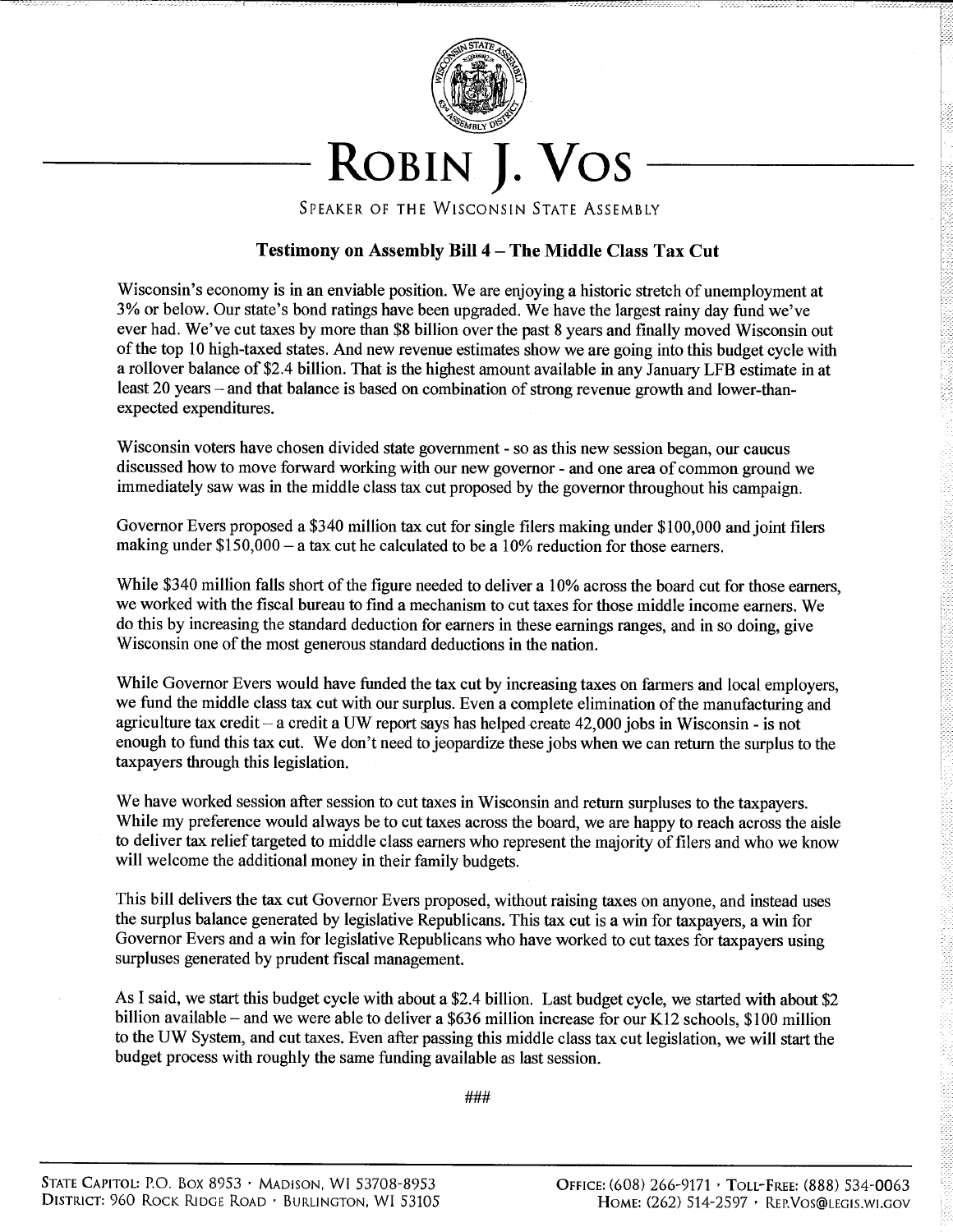

#### Legislative Fiscal Bureau

One East Main, Suite 301 · Madison, WI 53703 · (608) 266-3847 · Fax: (608) 267-6873 Email: fiscal.bureau@legis.wisconsin.gov · Website: http://legis.wisconsin.gov/lfb

February 4, 2019

TO: Senator Howard Marklein Room 8 South, State Capitol

FROM: Bob Lang, Director

SUBJECT: Senate Bill 18: Increasing the Maximum Deduction Under the Individual Income Tax Sliding Scale Standard Deduction

Senate Bill 18 (SB 18) was introduced on February 4 and referred to the Senate Committee on Agriculture, Revenue, and Financial Institutions.

#### BACKGROUND

Taxable income, the amount of income that is actually subject to tax, is computed by subtracting the sliding scale standard deduction and personal exemptions from Wisconsin adjusted gross income (AGI). The sliding scale standard deduction is based on formulas that vary by filing status and that phase out the deduction over certain AGI thresholds. The formula factors are indexed for inflation and change each year.

Due to indexing, the factors for tax year 2020 are unknown at this time. However, an indexing adjustment of 2% is estimated, resulting in the following deduction calculations. A maximum deduction of \$20,520 will be extended to married joint filers with Wisconsin AGI less than \$23,050. Single and head -of -household filers with Wisconsin AGI less than \$15,980 will be able to claim maximum deductions of \$11,080 and \$14,310, respectively. As Wisconsin AGI increases, each of the deduction amounts phases down, until it equals \$0 when Wisconsin AGI reaches \$126,802 for married joint filers and \$108,313 for single and head -of -household filers. The deduction phaseouts are based on statutory percentages for each filing type, except the percentage for head -of -household filers changes to the percentage for single filers when Wisconsin AGI exceeds a certain level. The deduction and income phaseout amounts for married separate filers are set equal to 47.5% of the amounts for married joint filers. The following table displays the estimated deduction amounts by filing status for tax year 2020.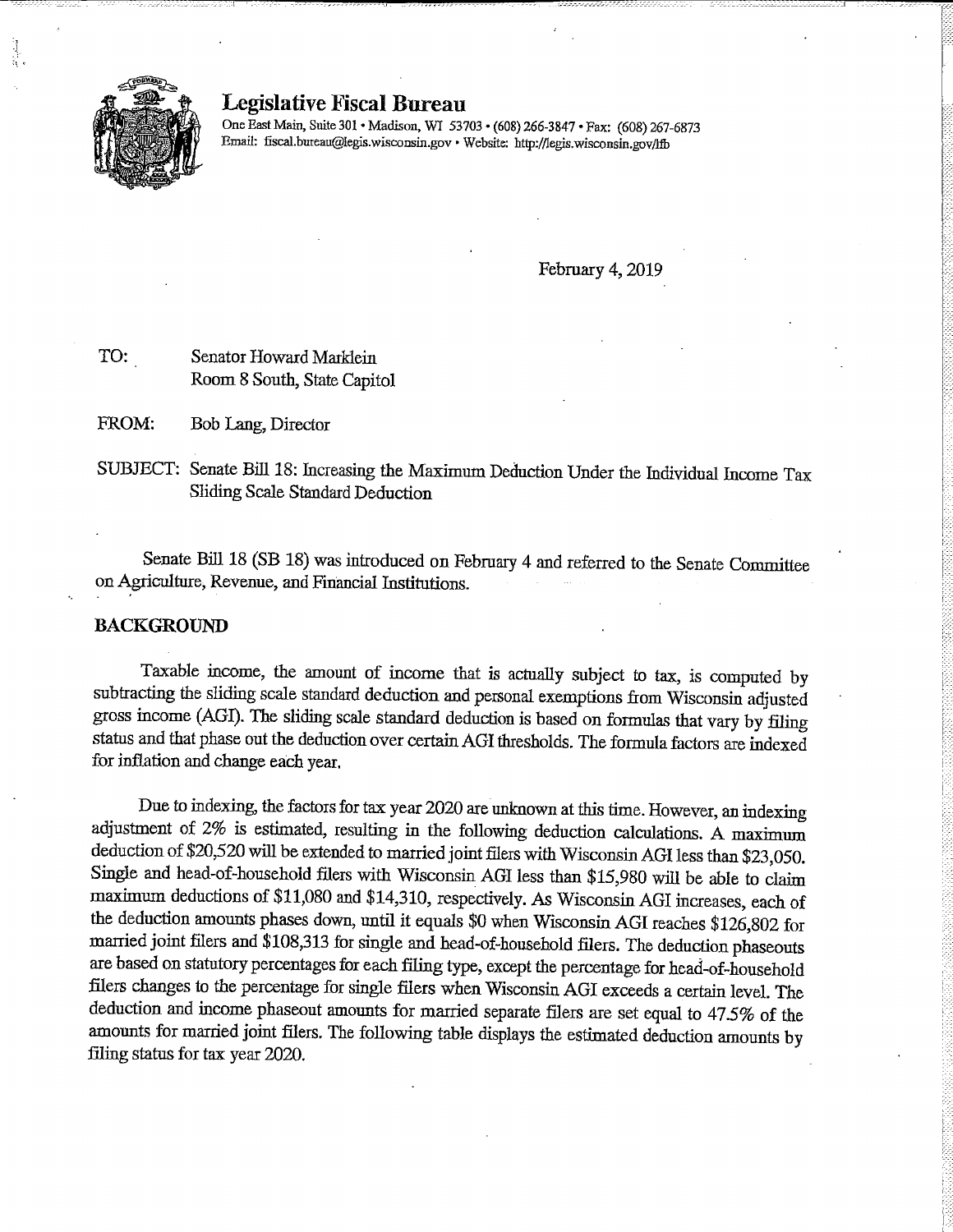| <b>Filing Status</b>             | Wisconsin AGI                                                                  | Standard Deduction                                                                     |
|----------------------------------|--------------------------------------------------------------------------------|----------------------------------------------------------------------------------------|
| Married Joint                    | Less than \$23,050<br>\$23,050 to \$126,802<br>Greater than \$126,802          | \$20,520<br>\$20,520 - 19.778% (WAGI - \$23,050)<br>\$0                                |
| Single                           | Less than $$15,980$<br>\$15,980 to \$108,313 $\cdot$<br>Greater than \$108,313 | \$11,080<br>\$11,080 - 12.000% (WAGI - \$15,980)<br>\$0                                |
| Head-of-Household                | Less than $$15,980$<br>\$15,980 to \$46,698<br>Greater than \$46,698           | \$14,310<br>$$14,310 - 22.515\%$ (WAGI - \$15,980)<br><b>Single Standard Deduction</b> |
| Married Separate<br>÷<br>e)<br>E | Less than $$10,940$<br>\$10,940 to \$60,237<br>Greater than \$60,237           | \$9,750<br>\$9,750 - 19.778% (WAGI - \$10,940)<br>SO.                                  |

# Sliding Scale Standard Deduction by Filing Status for Tax Year 2020 Estimated Under Current Law

State law authorizes the Department of Revenue (DOR) to adjust the individual income tax withholding tables to reflect changes in tax rates, the imposition of a surtax, or statutory changes to the income brackets for the tax. DOR last changed the withholding tables in April, 2014.

#### SUMMARY OF SB 18

 $\mathcal{L}_{\mathcal{P}}$ 

The bill would increase the maximum deduction by 20.6% for each filer type, increase the income levels for beginning the deduction phaseout 'by 17.6%, and modify each of the phaseout percentages so that they are closer together beginning in tax year 2020. The deduction would be structured as follows: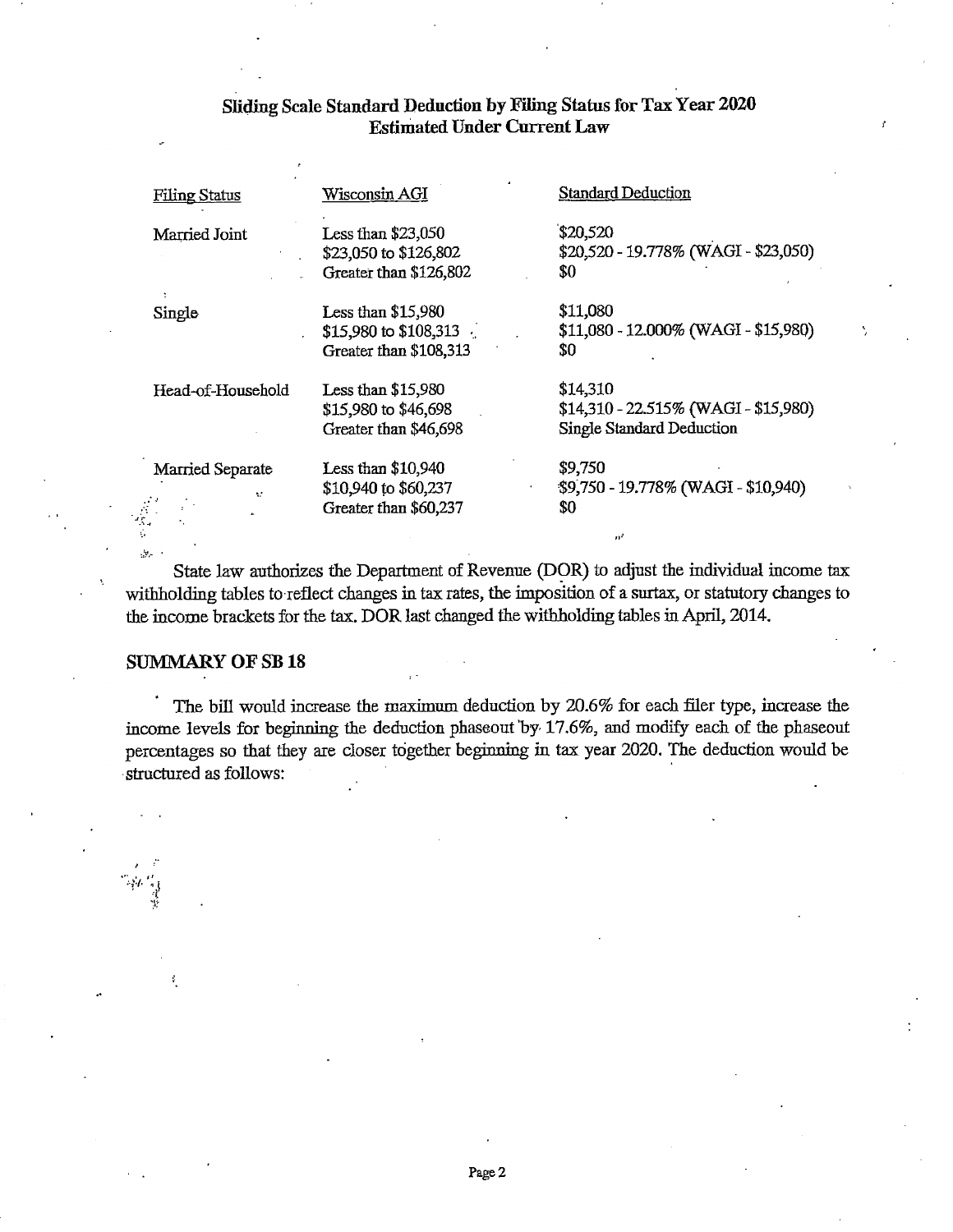### Sliding Scale Standard Deduction by Filing Status for Tax Year 2020 Under SB 18 Proposal to Expand the Deduction

| <b>Filing Status</b> | Wisconsin AGI                                                          | <b>Standard Deduction</b>                                                              |
|----------------------|------------------------------------------------------------------------|----------------------------------------------------------------------------------------|
| Married Joint        | Less than $$27,120$<br>\$27,120 to \$155,413<br>Greater than \$155,413 | \$24,740<br>$$24,740 - 19.284\%$ (WAGI - \$27,120)<br>\$0                              |
| Single               | Less than $$18,790$<br>\$18,790 to \$127,408<br>Greater than \$127,408 | \$13,360<br>$$13,360 - 12.300\%$ (WAGI - \$18,790)<br>\$0                              |
| Head-of-Household    | Less than $$18,790$<br>\$18,790 to \$59,196<br>Greater than \$59,196   | \$17,260<br>$$17,260 - 21.952\%$ (WAGI - \$18,790)<br><b>Single Standard Deduction</b> |
| Married Separate     | Less than $$12,880$<br>\$12,880 to \$73,811<br>Greater than \$73,811   | \$11,750<br>$$11,750 - 19.284\%$ (WAGI - \$12,880)<br>\$0                              |

In addition, the bill would direct DOR to adjust the withholding tables no later than January 1, 2020, to reflect the proposed changes to the sliding scale standard deduction.

#### FISCAL EFFECT

The bill would reduce individual income tax collections by an estimated \$338.1 million in tax year 2020 and \$350.0 million in tax year 2021. Relative to the tax year 2020 amount, the withholding tables change would result in a revenue reduction of \$152.1 million in 2019-20. The balance of the tax year 2020 estimated revenue reduction, \$186.0 million, would occur in 2020-21, along with a revenue reduction of \$157.5 million related to the tax year 2021 withholding table effect. The total revenue reduction for 2020-21 is estimated at \$343.5 million (\$186.0 million + \$157.5 million), and the reduction for the 2019-21 biennium is estimated at \$495.6 million.

The preceding amounts include both direct and indirect effects resulting from the bill. The bill's direct effect is reduced individual income tax liabilities for taxpayers claiming higher standard deductions. The bill's indirect effect results from the interaction between the standard deduction and the state itemized deduction credit. Because the calculation of the credit is based, in part, on the claimant's standard deduction, a higher standard deduction will result in a decrease in tax credit claims. For tax year 2020, itemized deduction credits are estimated to decrease by \$55.0 million, from \$316.0 million to \$261.0 million.

The bill would result in an estimated 1,987,030 tax filers, or 63.5% of all filers, experiencing an income tax decrease in tax year 2020. The average tax decrease is estimated at \$170, and would be higher for married joint filers (\$231) than for other filers (\$131). However, a higher average percentage reduction is estimated for other filers (7.98%) than for married joint filers (6.66%), and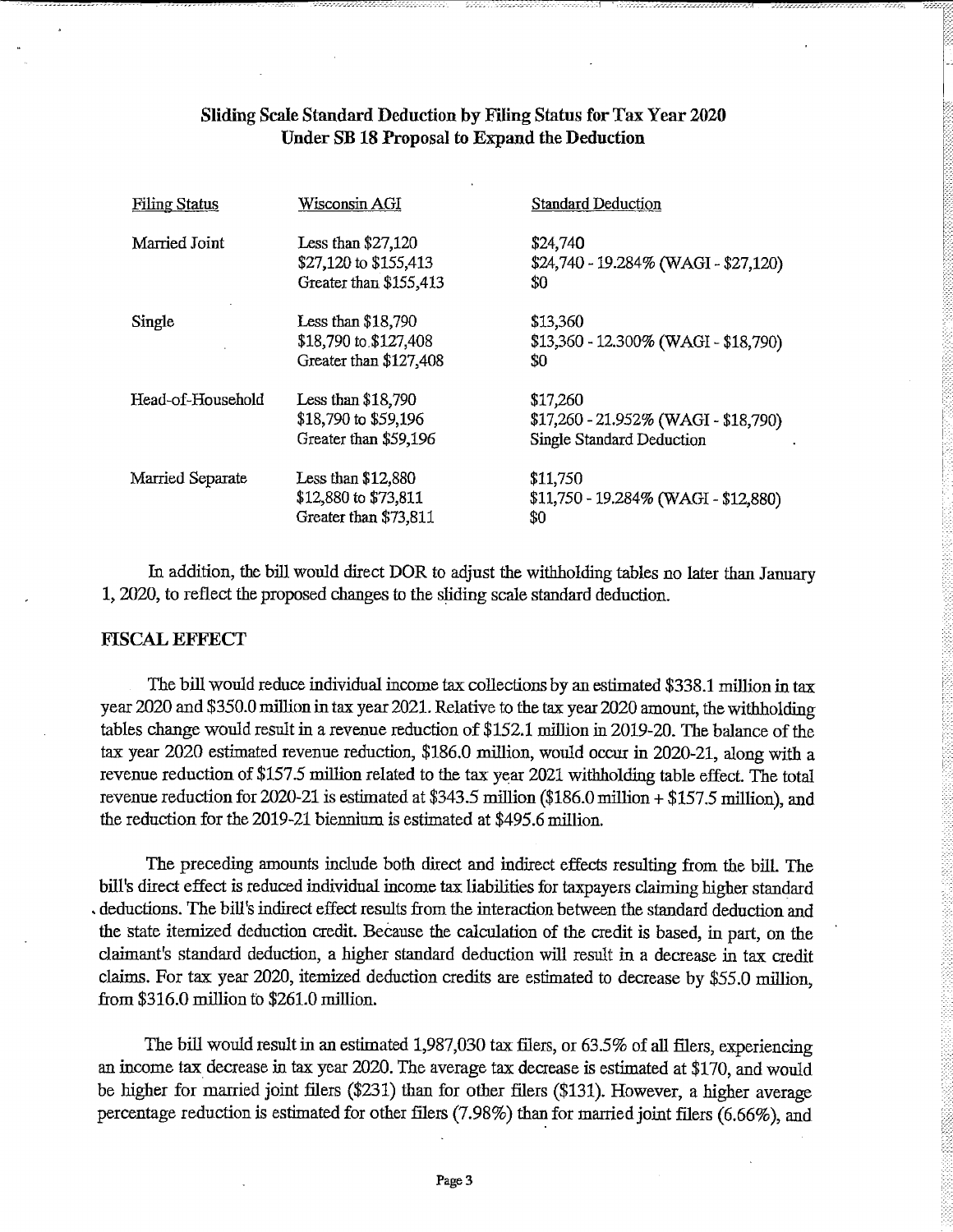the average reduction for all filers with a tax decrease is estimated at 7.21%. The tax reduction is targeted to taxpayers with incomes below the expanded income phaseout levels of \$155,413 for married joint filers and \$127,408 for single and head -of -household filers. A small number of filers with higher incomes would also experience tax decreases, but they total fewer than 18,000 filers with decreases of about \$160,000, or about \$9 per filer. These are part -year or nonresidents who calculate their standard deduction based on their federal AGI. Information on the distribution of taxpayers with a tax decrease is included in three attachments to this bill analysis. The distributional tables include the estimated effects by Wisconsin AGI on married joint taxpayers, other (single) taxpayers, and all taxpayers for tax year 2020.

There are also an estimated 830 taxpayers who would experience tax increases, but those increases total only \$12,830 and average only \$15 per taxpayer. These are taxpayers who claim the itemized deduction credit. The credit equals 5% of certain federal itemized deductions in excess of the state standard deduction. For credit claimants' income that is subject to the state's 4% marginal tax rate, the 1% difference between the credit rate and tax rate could result in a tax increase.

Tax filers without a tax change would include those without a tax liability and those with a WAGI above the proposed phaseout level for the deduction.

RO/lb Attachments

Ĵ.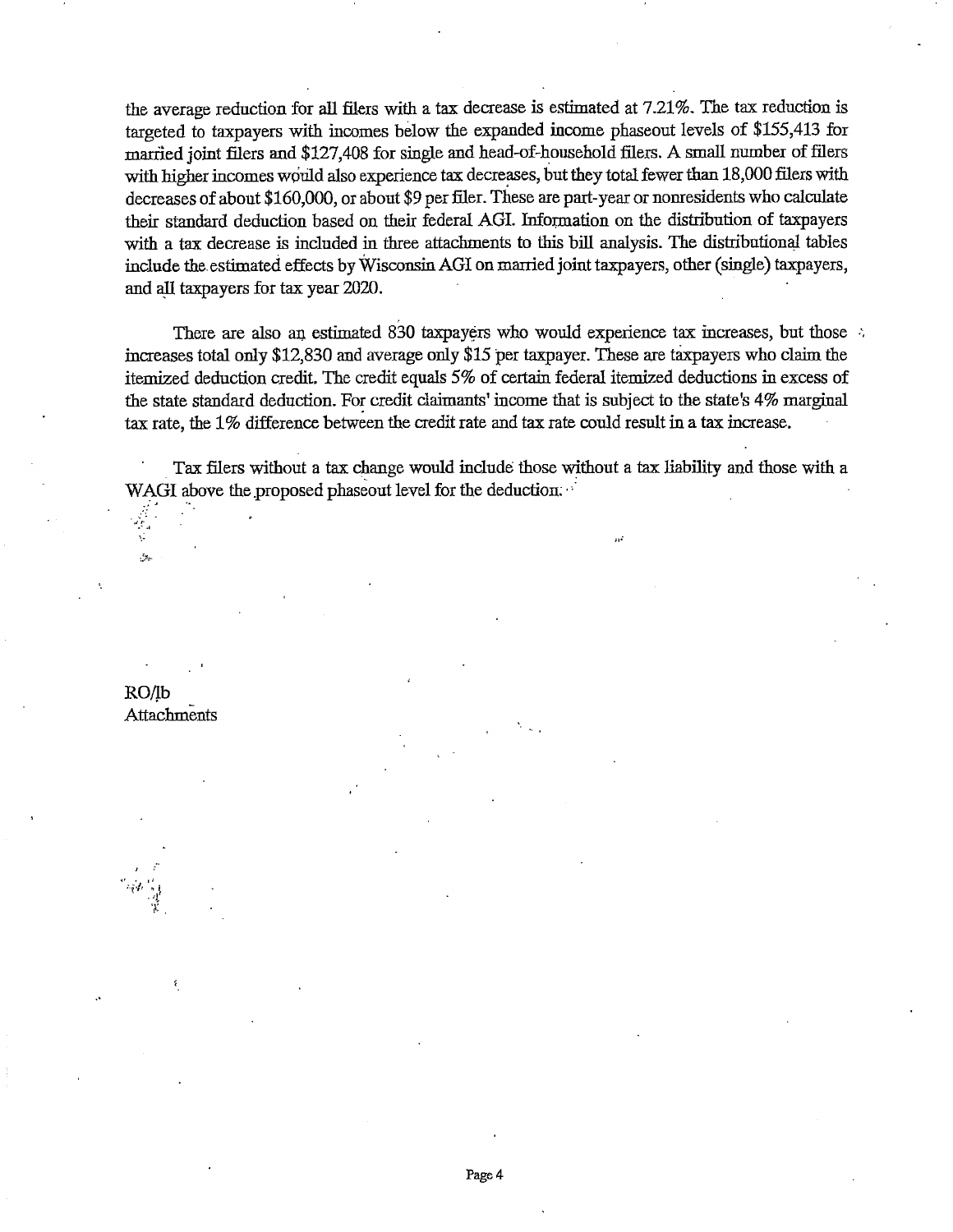|                                                                                                                                                                                                |                   |                     | Taxpayers with a Tax Decrease                                                                                                       |                        |                        |                          | Count              | $%$ of All                             |
|------------------------------------------------------------------------------------------------------------------------------------------------------------------------------------------------|-------------------|---------------------|-------------------------------------------------------------------------------------------------------------------------------------|------------------------|------------------------|--------------------------|--------------------|----------------------------------------|
| Wisconsin Adjusted<br>Gross Income                                                                                                                                                             | Count             | of Count<br>Percent | Amount of<br>Decrease                                                                                                               | Percent of<br>Decrease | in Net Tax<br>Decrease | $\rm Decress$<br>Average | Returns<br>of All  | $\Delta \text{GI Class}$<br>Returns in |
| Under \$5,000                                                                                                                                                                                  | 15,150            | 0.76%               | -\$161,650                                                                                                                          | 0.05%                  | $-10.93%$              | 511                      | 454,630            | 33%                                    |
| 5,000 to 10,000                                                                                                                                                                                | 13,350            | 0.67                | $-368,370$                                                                                                                          | 0.11                   | $-12.30$               | -28                      | 208,370            | 6.4                                    |
| 10,000 to 15,000                                                                                                                                                                               | 61,590            | 3.10                | $-2,664,400$                                                                                                                        | 0.79                   | -36.38                 | 43                       | 176,110            | 35.0                                   |
| 15,000 to 20,000<br>20,000 to 25,000                                                                                                                                                           | 130,170<br>99,450 | 5.00<br>6.55        | $-7,702,580$<br>$-13,880,070$                                                                                                       | $2.28$<br>$4.11$       | $-36.36$<br>$-30.26$   | Ľ                        | 160,480            | 62.0                                   |
| 25,000 to 30,000                                                                                                                                                                               | 140,590           | 7.08                | $-20,523,830$                                                                                                                       | 6.07                   | $-25.09$               | $-107$                   | 161,060<br>160,860 | 80.9<br>87.3                           |
| 30,000 to 40,000                                                                                                                                                                               | 296,370           | 14.92               | -50,701,640                                                                                                                         | 15.00                  | $-18.19$               | $-146$<br>$-171$         | 306,000            | 96.9                                   |
| 40,000 to 50,000                                                                                                                                                                               | 250,900           | 12.63               | $-50,280,120$                                                                                                                       | 14.87                  | $-13.05$               | -200                     | 254,940            | 98.4                                   |
| 50,000 to 60,000                                                                                                                                                                               | 200,440           | 10.09               | -41,555,860                                                                                                                         | 12.29                  | $-9.75$                | $-207$                   | 203,440            | 98.5                                   |
| 60,000 to 70,000                                                                                                                                                                               | 159,570           | 8.03                | -34,466,450                                                                                                                         | 10.19                  | $-8.01$                | $-216$                   | 161,960            | 98.5                                   |
| 70,000 to 80,000                                                                                                                                                                               | 125,940           | 6.34<br>5.29        | $-28,721,490$                                                                                                                       | 8.50                   | $-7.02$                | $-228$                   | 128,620            | 97.9                                   |
| 80,000 to 90,000                                                                                                                                                                               | 105,100           |                     | $-24,776,800$                                                                                                                       | 7.33                   | $-6.16$                | $-236$                   | 107,540            | 97.7                                   |
| 90,000 to 100,000                                                                                                                                                                              | 92,020            | 4.63                | 21,505,800                                                                                                                          | 6.36                   | 5.27<br>7.37           | $-234$                   | 93,950             | 97.9                                   |
| 100,000 to 125,000                                                                                                                                                                             | 177,450           | 8.93                | -32,507,210                                                                                                                         | 9.62                   |                        | $-183$                   | 181,200            | 97.9                                   |
| 125,000 to 150,000                                                                                                                                                                             | 103,200           | 5.19                | $-8,111,480$                                                                                                                        | 2.40                   | $-1.16$                | $-79$                    | 118,290            | 87.2                                   |
| 150,000 to 200,000                                                                                                                                                                             | 15,710            | 0.79                | $-143,370$                                                                                                                          | 0.04                   | $-0.12$                | ግ                        | 116,520            | 13.5                                   |
| 200,000 to 250,000                                                                                                                                                                             | ຊ                 | 0.01<br>v           | -790                                                                                                                                | < 0.01                 | $-1.11$                | م<br>ج                   | 50,210             | ${}_{0.01}$                            |
| 250,000 to 300,000                                                                                                                                                                             | $\Xi$             | < 0.01              | $-1,060$                                                                                                                            | < 0.01                 | $-0.96$                | $-106$                   | 24,840             | $< 0.01$                               |
| 300,000 to 500,000                                                                                                                                                                             | $\Xi$             | 0.01                | $-1,570$                                                                                                                            | ${}_{0.01}$            | 1.11                   | $-157$                   | 35,020             | $< 0.01$                               |
| $500,000$ and over                                                                                                                                                                             |                   |                     |                                                                                                                                     | $\mid$                 | ł                      |                          | 25,460             | 0.0                                    |
| Total                                                                                                                                                                                          | 1,987,030         | 100.00%             | $-$338,074,540$                                                                                                                     | 100.00%                | $-7.21%$               | -\$170                   | 3,129,500          | 63.5%                                  |
| An estimated 1,987,030, or 63.5% of all tax filers in tax year 2020, would experience a tax decrease under the bill<br>The total tax decrease is estimated at \$338.1 million in tax year 2020 |                   |                     |                                                                                                                                     |                        |                        |                          |                    |                                        |
| For all taxpayers with a tax reduction, the average 2020<br>\$90,000 WAGI class.                                                                                                               |                   |                     | tax decrease would be \$170. The average tax decrease would increase as income rises, until reaching \$236 for taxpayers in the \$8 |                        |                        |                          |                    |                                        |
| For taxpayers with a tax decrease, the decrease would average 7.21%. On average, taxpayers in the \$10,000 to \$20,000 WAGI class would experience the largest percentage decreases (or<br>Š.  |                   |                     |                                                                                                                                     |                        |                        |                          |                    |                                        |
| axpayers with WAGI of \$100,000 or less would comprise 85.1% of the taxpayers with a tax decrease and would receive 87.9% of the decrease.                                                     |                   |                     |                                                                                                                                     |                        |                        |                          |                    |                                        |
| amport not eveniencing a tey decrease would index                                                                                                                                              |                   | o thone             |                                                                                                                                     |                        |                        |                          |                    |                                        |

. An estimated 1,987,030, or 63.5% of all tax filers in tax year 2020, would experience a tax decrease under the bill.<br>- For all taxpayers with a tax reduction, the acrease would be 3.770. The average tax decrease would in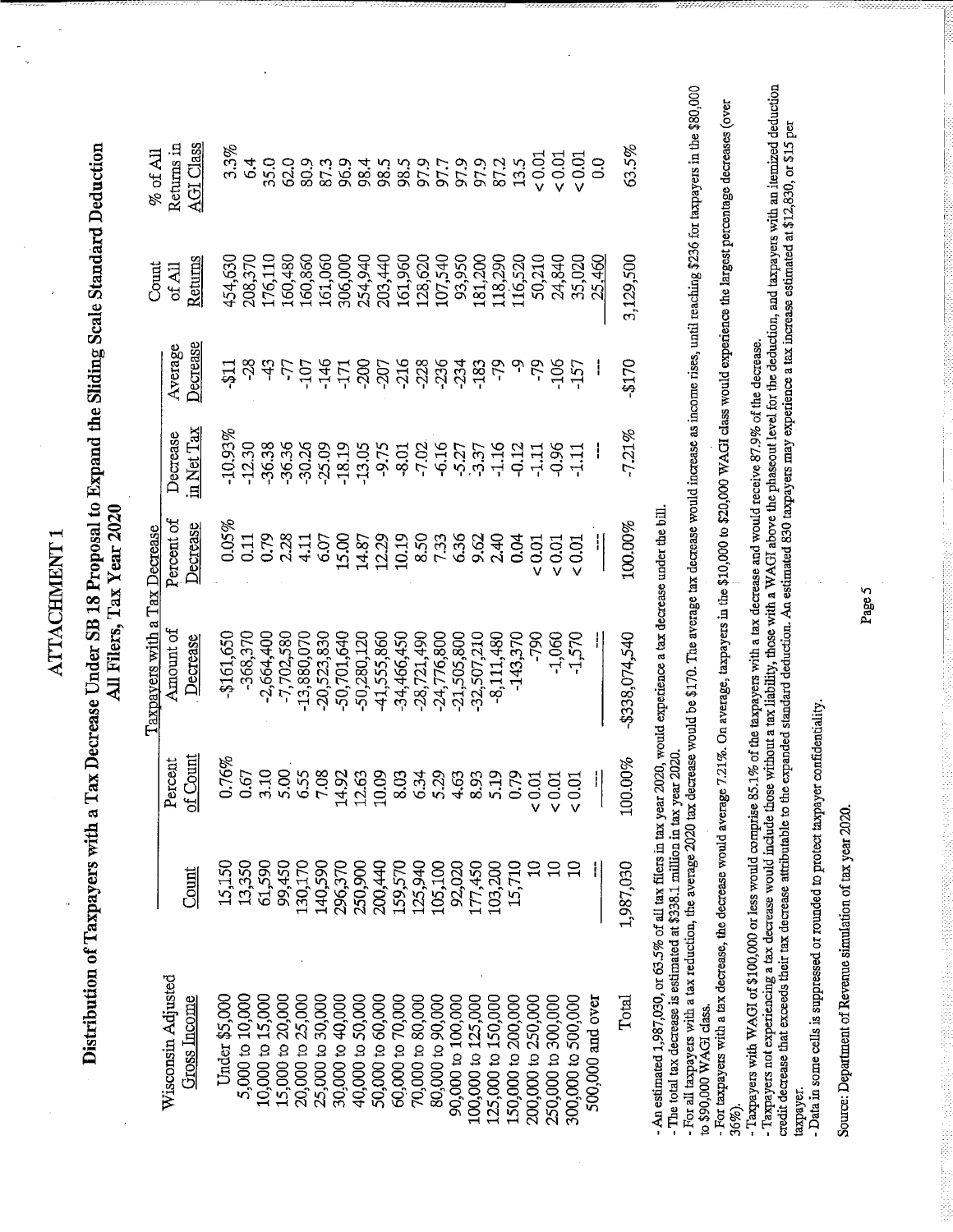|                                                                                                                                                                                                                               |          |                            | Taxpayers with a Tax Decrease                                                                         |                        |                        |                          | Count             | $\%$ of All                    |
|-------------------------------------------------------------------------------------------------------------------------------------------------------------------------------------------------------------------------------|----------|----------------------------|-------------------------------------------------------------------------------------------------------|------------------------|------------------------|--------------------------|-------------------|--------------------------------|
| Wisconsin Adjusted<br><b>Gross Income</b>                                                                                                                                                                                     | Count    | <u>of Count</u><br>Percent | Amount of<br>Decrease                                                                                 | Percent of<br>Decrease | in Net Tax<br>Decrease | Decrease<br>Average      | Returns<br>of All | Returns in<br><b>AGI Class</b> |
| <b>Under \$5,000</b>                                                                                                                                                                                                          | 5,460    | 0.70%                      | $-$ \$51,060                                                                                          | 0.03%                  | $-8.23%$               | အု                       | 81,020            | 6.7%                           |
| 5,000 to 10,000                                                                                                                                                                                                               | 3,700    | 0.47                       | -94,180                                                                                               | 0.05                   | $-8.75$                | $\mathfrak{L}$           | 28,250            | 13.1                           |
| 10,000 to 15,000                                                                                                                                                                                                              | 2,800    | 0.36                       | $-130,900$                                                                                            | 0.07                   | -9.57                  | 47                       | 27,730            | 101                            |
| 15,000 to 20,000                                                                                                                                                                                                              | 2,400    | 0.31                       | $-160,040$                                                                                            | 0.09                   | $-10.19$               | 4                        | 26,050            | 9.2                            |
| 20,000 to 25,000                                                                                                                                                                                                              | 4,290    | 0.55                       | $-305,000$                                                                                            | 0.17                   | $-14.55$               | $\overline{7}$           | 28,050            | 15.3                           |
| 25,000 to 30,000                                                                                                                                                                                                              | 14,690   | $1.87\,$                   | $-1,431,640$                                                                                          | 0.79                   | $-37.95$               | -97                      | 32,760            | 44.8                           |
| 30,000 to 40,000                                                                                                                                                                                                              | 65,850   | 8.40                       | $-12,791,400$                                                                                         | 7.08                   | $-46.47$               | $-194$                   | 72,520            | 90.8                           |
| 40,000 to 50,000                                                                                                                                                                                                              | 70,250   | 8.97                       | $-20,047,240$                                                                                         | 11.09                  | -29.37                 | $-285$                   | 72,320            | 97.7<br>97.7<br>98.88          |
| 50,000 to 60,000                                                                                                                                                                                                              | 70,910   | 9.05                       | $-21,731,680$                                                                                         | 12.03                  | $-19.06$               | -306                     | 72,560            |                                |
| 60,000 to 70,000                                                                                                                                                                                                              | 72,400   | 9.24                       | $-22,499,680$                                                                                         | 12.45                  | $-13.72$               |                          | 73,860            |                                |
| 70,000 to 80,000                                                                                                                                                                                                              | 71,250   | 9.09                       | $-22,058,010$                                                                                         | 12.21                  | $-10.60$               | $-311$<br>$-310$         | 72,480            |                                |
| 80,000 to 90,000                                                                                                                                                                                                              | 69,440   | 8.86                       | $-21,053,340$                                                                                         | 11.65                  | $-8.46$                | $-303$                   | 70,510            |                                |
| 90,000 to 100,000                                                                                                                                                                                                             | 67,680   | 8.64                       | $-19,358,640$                                                                                         | 10.71                  | $-6.72$                | $-286$                   | 68,630            | 98.6                           |
| 100,000 to 125,000                                                                                                                                                                                                            | 145,120  | 18.52                      | -30,728,610                                                                                           | 17.01                  | -3.97                  | -212                     | 147,180           | 98.6                           |
| 125,000 to 150,000                                                                                                                                                                                                            | 101,560  | 12.96                      | $-8,104,130$                                                                                          | 4.49                   | 7.17                   | ဆို                      | 103,100           | 98.5                           |
| L50,000 to 200,000                                                                                                                                                                                                            | 15,700   | 2.00                       | $-142,480$                                                                                            | 0.08                   | $-0.12$                | ግ                        | 103,820           | 15.1                           |
| 200,000 to 250,000                                                                                                                                                                                                            | $\Omega$ | $\sim 0.01$                | 064-                                                                                                  | < 0.01                 | $-1.11$                | 579                      | 44,700            | 0.01                           |
| 250,000 to 300,000                                                                                                                                                                                                            | $\Xi$    | 0.01                       | $-1,060$                                                                                              | 0.01                   | $-0.96$                | -106                     | 21,890            | $< 0.01$                       |
| 300,000 to 500,000                                                                                                                                                                                                            | ≘        | ${}_{0.01}$                | $-1,570$                                                                                              | < 0.01                 | $-1.11$                | $-157$                   | 30,650            | 10.01                          |
| 500,000 and over                                                                                                                                                                                                              |          | ij                         | j,                                                                                                    | Ł                      | ł                      | $\overline{\phantom{a}}$ | 21.900            | $\overline{0}$                 |
| Total                                                                                                                                                                                                                         | 783,530  | $100.00\%$                 | $-180,691,450$                                                                                        | 100.00%                | $-6.66%$               | -\$231                   | 1,199,980         | 65.3%                          |
| The total tax decrease for married joint filers is estimated<br>An estimated 783,530, or 65.3% of married joint filers in                                                                                                     |          |                            | tax year 2020, would experience a tax decrease under the bill<br>at \$180.7 million in tax vear 2020. |                        |                        |                          |                   |                                |
| For married joint taxpayers with a tax reduction, the average 2020 tax decrease would be \$231. The average tax decrease would increase as income rises, until reaching \$311 for taxpayers<br>60,000 to \$70,000 WAGI class. |          |                            |                                                                                                       |                        |                        |                          |                   |                                |
| or married joint taxpayers with a tax decrease, the decrease would average 6.66%. On average, taxpayers in the \$30,000 to \$40,000 WAOI class would experience the largest percentage                                        |          |                            |                                                                                                       |                        |                        |                          |                   |                                |
| Married joint taxpayers with WAGI of \$100,000 or less would comprise 66.5% of the taxpayers with a tax decrease and would receive 78.4% of the decrease.<br>creases (over 46%)                                               |          |                            |                                                                                                       |                        |                        |                          |                   |                                |
|                                                                                                                                                                                                                               |          |                            |                                                                                                       |                        |                        |                          |                   |                                |

- An estimated 783,530, or 63.3% of married joint filers in tax year 2020, would experience a tax decrease under the bill.<br>- For martied joint taxpers with a tax reduced at \$2007 mailera in when the 2031. The average tax d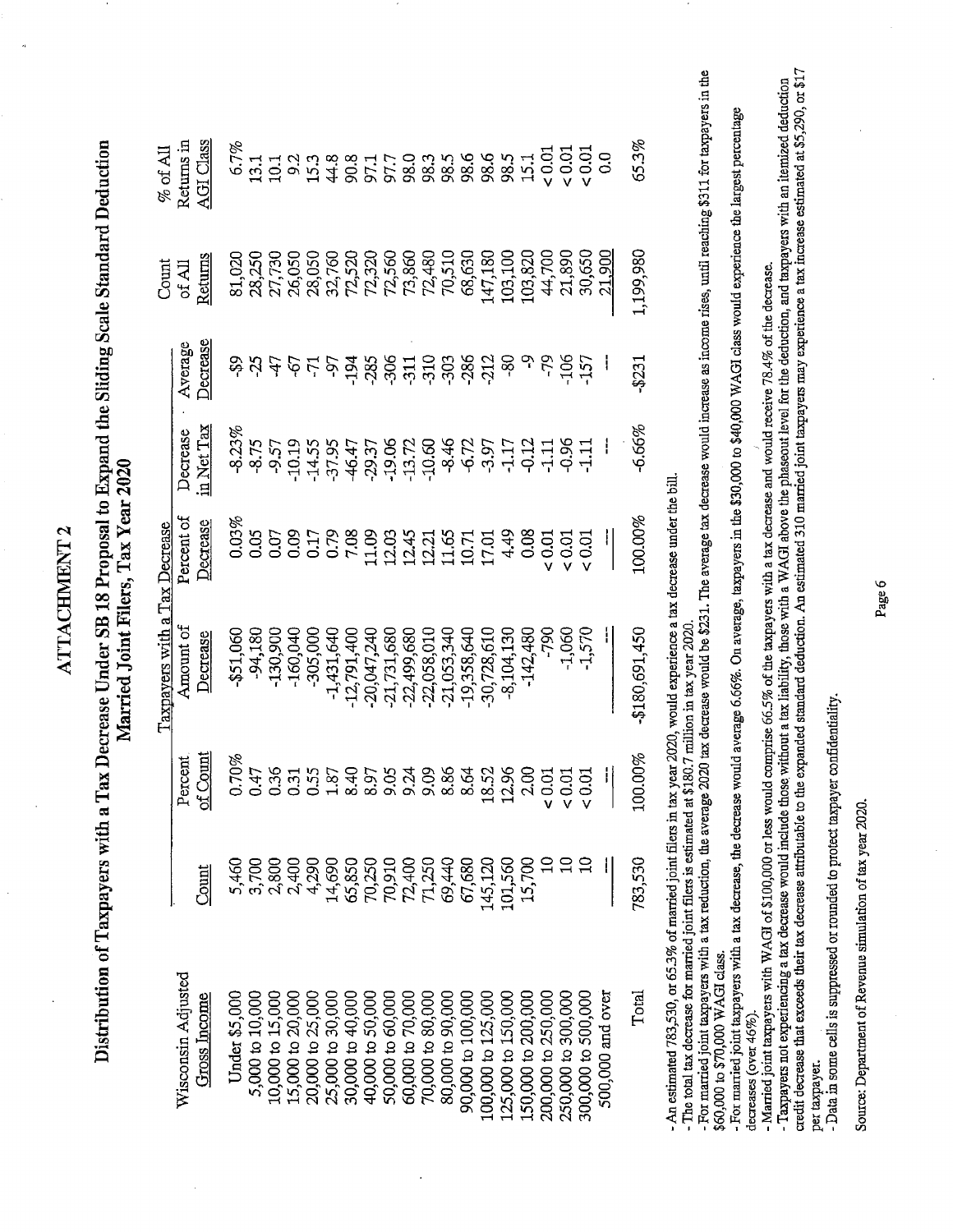|                                                                                                                                                                                                                                                                  |           |                     | Taxpayers with a Tax Decrease |                        |                               |                     | Count             | $\%$ of All                    |
|------------------------------------------------------------------------------------------------------------------------------------------------------------------------------------------------------------------------------------------------------------------|-----------|---------------------|-------------------------------|------------------------|-------------------------------|---------------------|-------------------|--------------------------------|
| Wisconsin Adjusted<br><b>Gross Income</b>                                                                                                                                                                                                                        | Count     | of Count<br>Percent | Amount of<br>Decrease         | Percent of<br>Decrease | <u>in Net Tax</u><br>Decrease | Decrease<br>Average | Returns<br>of All | <b>AGI Class</b><br>Returns in |
| <b>Under \$5,000</b>                                                                                                                                                                                                                                             | 9,690     | 0.81%               | -\$110,590                    | 0.07%                  | $-12.88%$                     | 511                 | 373,610           | 2.5%                           |
| 5,000 to 10,000                                                                                                                                                                                                                                                  | 9,650     | 0.80                | $-274,190$                    | <b>CIT</b>             | $-14.29$                      | $-28$               | 180,120           | 5.4                            |
| 10,000 to 15,000                                                                                                                                                                                                                                                 | 58,790    | 4,88                | $-2,533,500$                  | 1.61                   | 42.54                         | $\ddot{d}$          | 148,380           | 39.6                           |
| 15,000 to 20,000                                                                                                                                                                                                                                                 | 97,050    | 8.06                | $-7,542,540$                  | 4.79                   | $-38.46$                      | $-78$               | 134,430           | 72.2                           |
| 20,000 to 25,000                                                                                                                                                                                                                                                 | 125,880   | 10.46               | $-13,575,070$                 | 8.63                   | $-31.01$                      | $-108$              | 132,810           | 94.8                           |
| 25,000 to 30,000                                                                                                                                                                                                                                                 | 125,900   | 10.46               | $-19,092,190$                 | 12.13                  | $-24.46$                      | $-152$              | 128,300           | 98.1                           |
| 30,000 to 40,000                                                                                                                                                                                                                                                 | 230,520   | 19.15               | -37,910,240                   | 24.09                  | $-15.09$                      | $-164$<br>$-167$    | 233,480           | 98.7                           |
| 40,000 to 50,000                                                                                                                                                                                                                                                 | 180,650   | 15.01               | -30,232,880                   | 19.21                  | -9.53                         |                     | 182,620           | 98.9                           |
| 50,000 to 60,000                                                                                                                                                                                                                                                 | 129,530   | 10.76               | $-19,824,180$                 | 12.60                  | $-6.35$                       | $-153$              | 130,880           | 99.0                           |
| 60,000 to 70,000                                                                                                                                                                                                                                                 | 87,170    | 7.24                | -11,966,770                   | 7.60                   | $-4.50$                       | $-137$              | 88,100            | 98.9                           |
| 70,000 to 80,000                                                                                                                                                                                                                                                 | 54,690    | 4.54                | $-6,663,480$                  | 4.23                   | $-3.31$                       | $-122$              | 56,140            | 97.4                           |
| 80,000 to 90,000                                                                                                                                                                                                                                                 | 35,660    | 2.96                | $-3,723,460$                  | 2.37                   | $-2.43$                       | $-104$              | 37,030            | 96.3<br>96.1                   |
| 90,000 to 100,000                                                                                                                                                                                                                                                | 24,340    | 2.02                | $-2,147,160$                  | 1.36                   | $-1.79$                       | -88                 | 25,320            |                                |
| 100,000 to 125,000                                                                                                                                                                                                                                               | 32,330    | 2.69                | $-1,778,600$                  | 1.13                   | $-0.94$                       | -55                 | 34,020            | 95.0                           |
| 125,000 to 150,000                                                                                                                                                                                                                                               | 1,640     | 0.14                | $-7,350$                      | 0.01                   | $-0.07$                       | 4                   | 15,190            | 10.8                           |
| 50,000 to 200,000                                                                                                                                                                                                                                                | $\Xi$     | 0.01<br>v           | -890                          | 0.01                   | 1.14                          | 89                  | 12,700            | $\overline{c}$                 |
| 200,000 to 250,000                                                                                                                                                                                                                                               |           |                     |                               |                        |                               |                     | 5,510             | $\overline{0.0}$               |
| 250,000 to 300,000                                                                                                                                                                                                                                               |           |                     |                               |                        |                               |                     | 2,950             | 60                             |
| 300,000 to 500,000                                                                                                                                                                                                                                               |           |                     |                               |                        |                               |                     | 4,370             | 0.0                            |
| 500,000 and over                                                                                                                                                                                                                                                 |           | Π                   |                               |                        |                               |                     | 3,560             | $\overline{c}$                 |
| Total                                                                                                                                                                                                                                                            | 1,203,500 | 100.00%             | $-$157,383,090$               | 100.00%                | $-7.98%$                      | -\$131              | 1,929,520         | 62.4%                          |
| An estimated 1,203,500, or 62.4% of other tax filers in tax year 2020, would experience a tax decrease under the bill<br>The total tax decrease for other filers is estimated at \$157.4 million in tax year 2020.                                               |           |                     |                               |                        |                               |                     |                   |                                |
| For other taxpayers with a tax reduction, the average 2020 tax decrease would everege tax decrease would increase as income rises, until reaching \$167 for taxpayers in the section of the section of the section of the avera<br>0,000 to \$50,000 WAGI class. |           |                     |                               |                        |                               |                     |                   |                                |
| For other taxpayers with a tax decrease, the decrease would average 7.98%. On average, taxpayers in the \$10,000 to \$15,000 WAGI class would experience the largest percentage decre<br>ver 42%).                                                               |           |                     |                               |                        |                               |                     |                   |                                |
| Other taxpayers with WAGI of \$100,000 or less would comprise 97.2% of the taxpayers with a tax decrease and would receive 98.9% of the decrease.                                                                                                                |           |                     |                               |                        |                               |                     |                   |                                |
|                                                                                                                                                                                                                                                                  |           |                     |                               |                        |                               |                     |                   |                                |

. An estimated 1,203,500, or 62.4% of other tax files; in tx year 2020, would experiance a tax decrease under the bill.<br>- For other taxpores with a tax reduction, the average 2020 and to 8131. The average tax decrease woul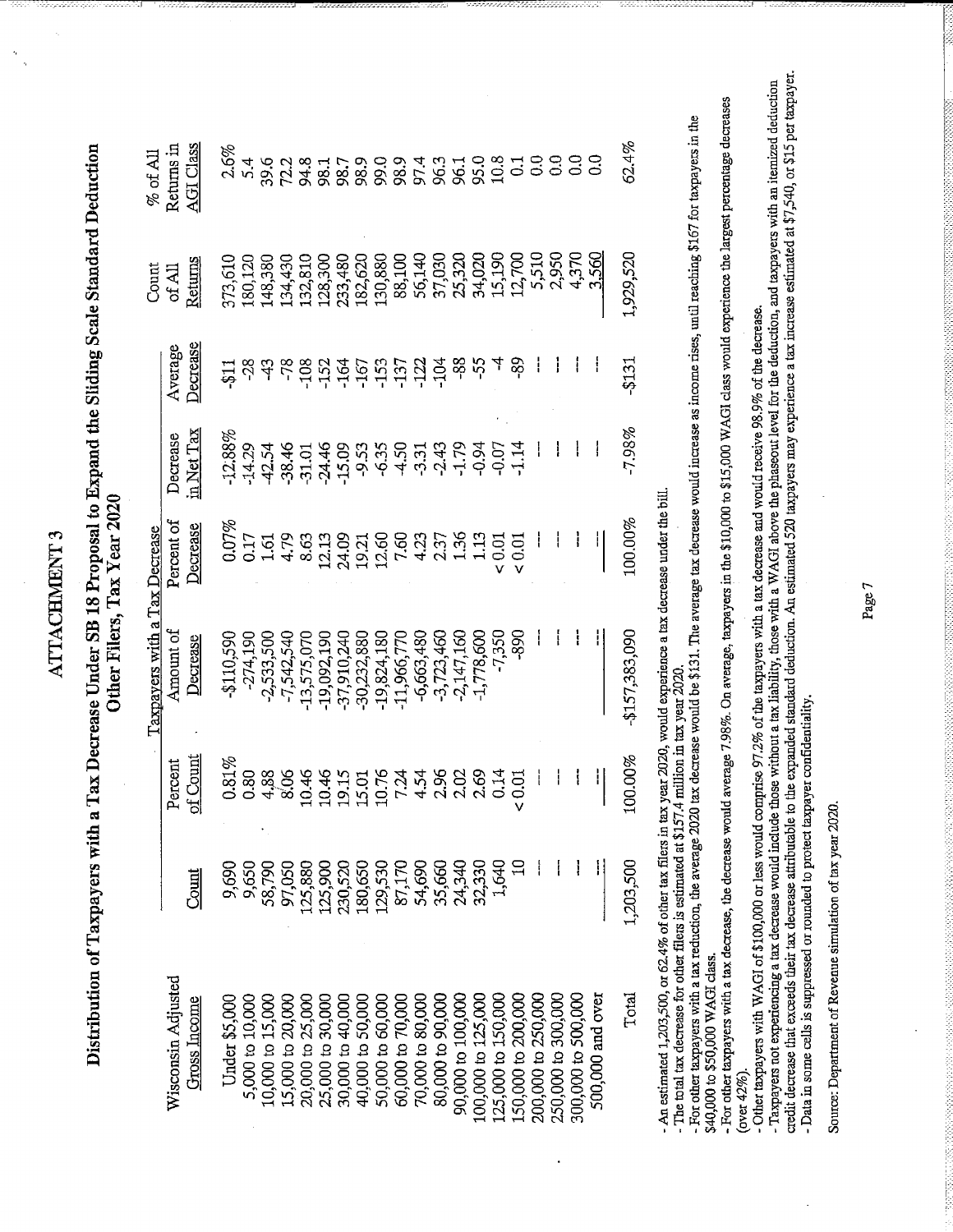

To: Assembly Committee on Ways and Means and Senate Committee on Agriculture, Revenue and Financial Institutions From: Megan Novak, Legislative Director, Americans for Prosperity - Wisconsin Date: Tuesday, February 5, 2019 Subject: Support for Tax Relief

Dear Members of the Assembly Committee on Ways and Means and Members of the Senate Committee on Agriculture, Revenue and Financial Institutions,

On behalf of Americans for Prosperity (AFP), we applaud Senate and Assembly leadership for bringing forth legislation that will put the \$588 million surplus back in the hands of hardworking Wisconsin taxpayers. AFP supports providing considerable tax relief to these taxpayers instead of increasing state government spending.

Assembly Bill 4 and its companion bill, Senate Bill 18, would increase the standard deduction for almost two million middle class filers. The median joint filer under this proposal will see over \$300 in relief and joint filers earning between \$30,000 and \$40,000 would see their tax liability cut almost in half. This tax cut builds on the over \$8 billion in tax relief passed in Wisconsin since 2011, ensuring fewer barriers to individuals and businesses prospering across the state.

AFP thanks committee members for taking the time to consider and discuss this tax relief proposal and thanks Senate and Assembly leadership for introducing this legislation. We encourage committee members to continue supporting tax relief for Wisconsinites over increased government spending.

Sincerely,

Megan Novak Legislative Director Americans for Prosperity - Wisconsin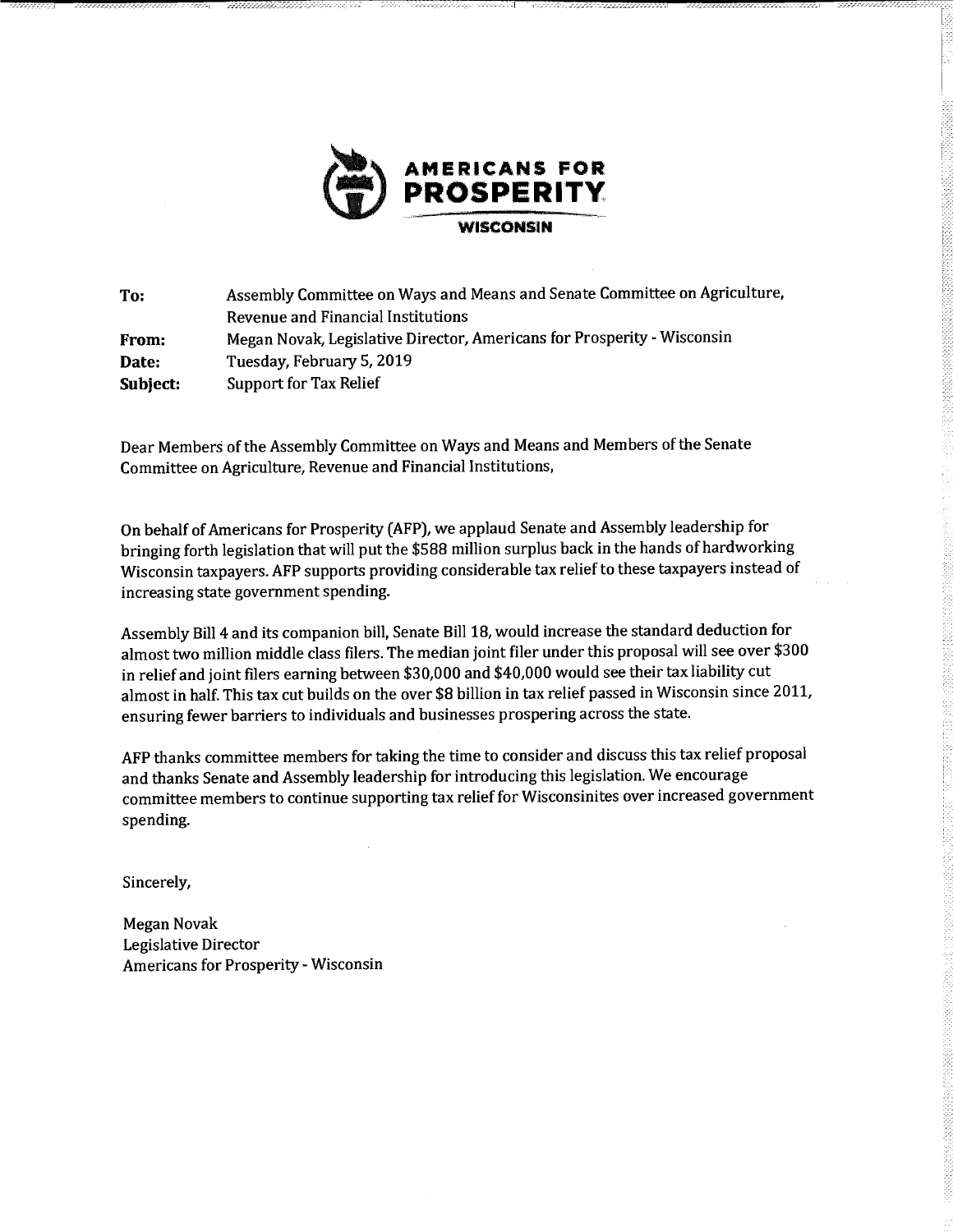

#### DATE: FEBRUARY 5, 2019

# TO: ASSEMBLY WAYS AND MEANS COMMITTEE SENATE COMMITTEE ON AGRICULTURE, REVENUE AND FINANCIAL INSTITUTIONS

# FROM: STEVE BAAS, SENIOR VP, GOVT. AFFAIRS AND PUBLIC POLICY METROPOLITAN MILWAUKEE ASSOCIATION OF COMMERCE

#### RE: AB 4

In its public policy agenda, "The Blueprint for Economic Prosperity, " the Metropolitan Milwaukee Association of Commerce (MMAC) has consistently laid out creating a tax climate conducive to economic growth as one of its priorities. Over the past decade, Wisconsin has made tremendous progress in lowering business and individual tax burdens, getting our state out of the top 10 highest taxed states, and improving our economic competitiveness. AB 4, is a working-class tax cut that continues the momentum in lowering the tax burden on Wisconsin residents. Even though the benefit from this specific tax cut is unlikely to accrue individually to many of our members, we commend the bill's authors for looking for additional ways to return state surplus money to the hard-working taxpayers who generated that surplus.

We would like to submit the following observations on the bill and the public discussion that has accompanied its introduction. Particularly, we would like to express our grave concern over the suggestion by some that the bill be amended to fund this tax cut with revenues generated by a scaling back of the Manufacturing and Agriculture Activities Tax Credit (MAC).

The MMAC is a founding partner of the Milwaukee 7 (M7) regional economic development organization. The M7 travels the nation and the world working to attract jobs and investment to Wisconsin. In that work, it is no exaggeration to say that the MAC is the single most valuable arrow in our competitive quiver in attracting high-skill and high-wage manufacturing to Wisconsin. Raising taxes on manufacturers in the name of lowering taxes for workers would be a self-defeating strategy. Weakening the MAC would reduce our competitiveness, costjobs, and, in the end, hurt exactly the working-class taxpayers AB 4 is designed to benefit.

Once again, we commend the legislature for the tremendous progress it has made in reducing Wisconsin's tax burden and increasing our economic competitiveness. Your efforts have been validated by the unprecedented growth in jobs and wages Wisconsin is currently experiencing. We urge you to continue your positive work in this area and resist calls to raise taxes on the very businesses that are fueling this economic renaissance in Wisconsin.

###

756 North Milwaukee Street, Suite 400 · Milwaukee, Wisconsin 53202 Phone (414) 287.4100 • Fax (414) 271.7753 • mmac.org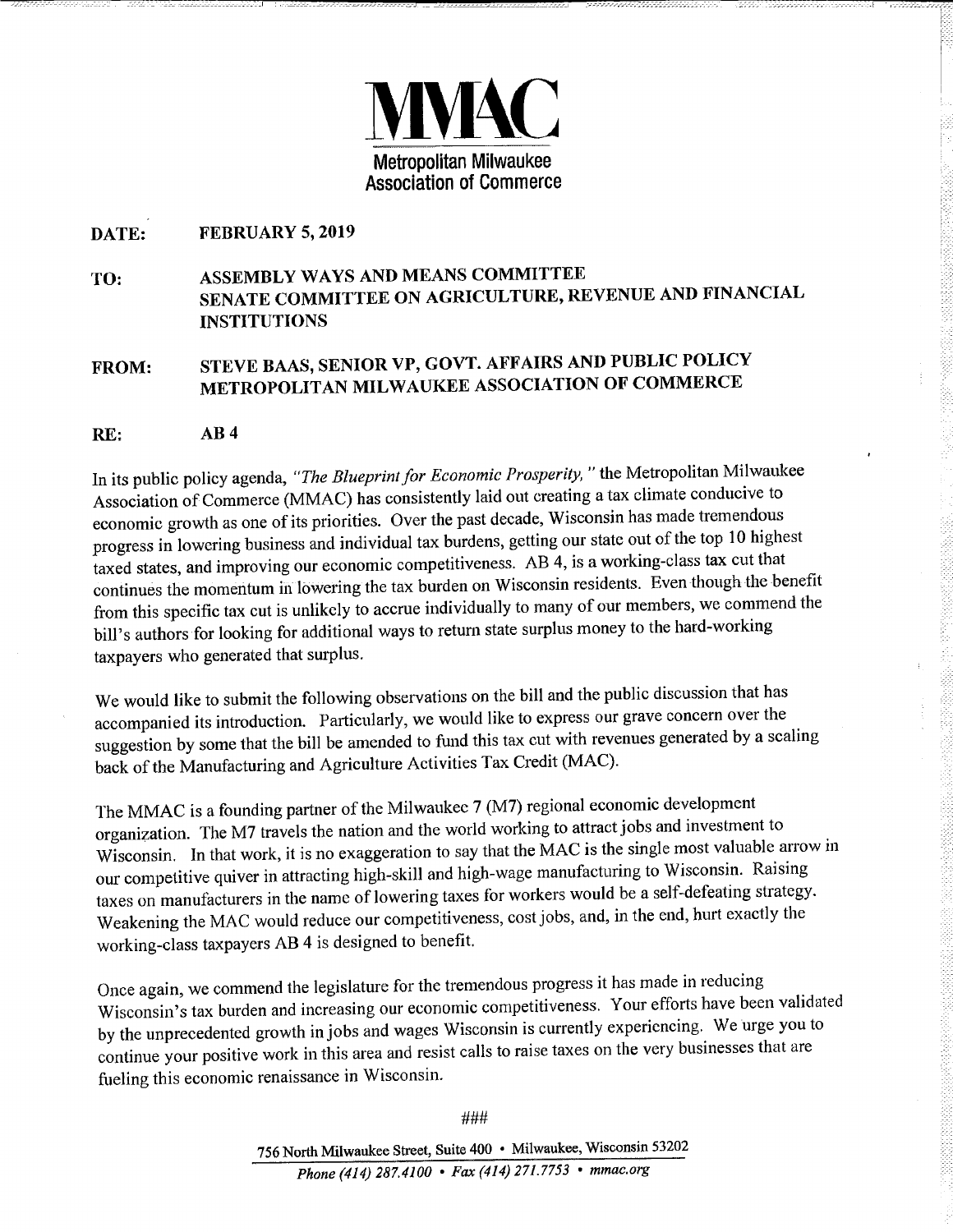### **Testimonial**

Hello, we're Cory Holig and Abbie Holig Erickson and we are brother and sister dairy and crop farmers at Cattail Dairy Farms LLC in Mauston, WI. We first want to start out by thanking you for allowing us to speak to you about our farm's story. We currently manage a 3<sup>rd</sup> generation family farm here in the nation's dairy land. Our mother is currently owner of the LLC and the two of us and our brothers-inlaw work together along with our 5 employees to care for and milk our 350 cows and 350 heifers. We also operate approximately 1,400 acres of corn, soybeans, wheat, and alfalfa hay to both feed our herd and sell. Our first farm was purchased by my late grandfather in 1954 and he and my grandmother milked 27 cows and worked 100 acres themselves. In 1979, my late father took over the farm just before marrying my mother  $-$  at that time, the farm had expanded to just over 100 milk cows. As siblings, we grew up on this farm and learned firsthand from our parents the ups and downs of the farming lifestyle and spent many hours before and after school milking cows, cleaning barns, feeding the calves and numerous other tasks. As we got older, we decided we wanted to pursue larger roles in the farm, so my parents made the decision to purchase another farm in 2009 to be able to expand to a 350 cow capacity in order to support our careers. Though this farm was newer, it required a complete cleanup and months of updating. Before working full-time for the farm, my sister and I both obtained four year degrees – mine was in crop and soil science from UW-Platteville and my sister's was in dairy science from UW- Madison. The same year I graduated, our father unexpectedly suffered a stroke and passed away a short time after. Our mother and family decided to continue on with the dairy operation and endured a quick learning curve without his knowledge and skills, but with the help of other farmer friends.

A goal we've always had in the back of our minds, besides taking the best care of our animals and land that we can, is to be an example for other farms. We enjoy exploring and implementing the many new technologies being developed in the dairy industry. On our farm, we have installed an automated calf feeder, wind and solar renewable power structures, and GPS with variable rate planting for our crops, to name a few. Obviously, updated technology dramatically increases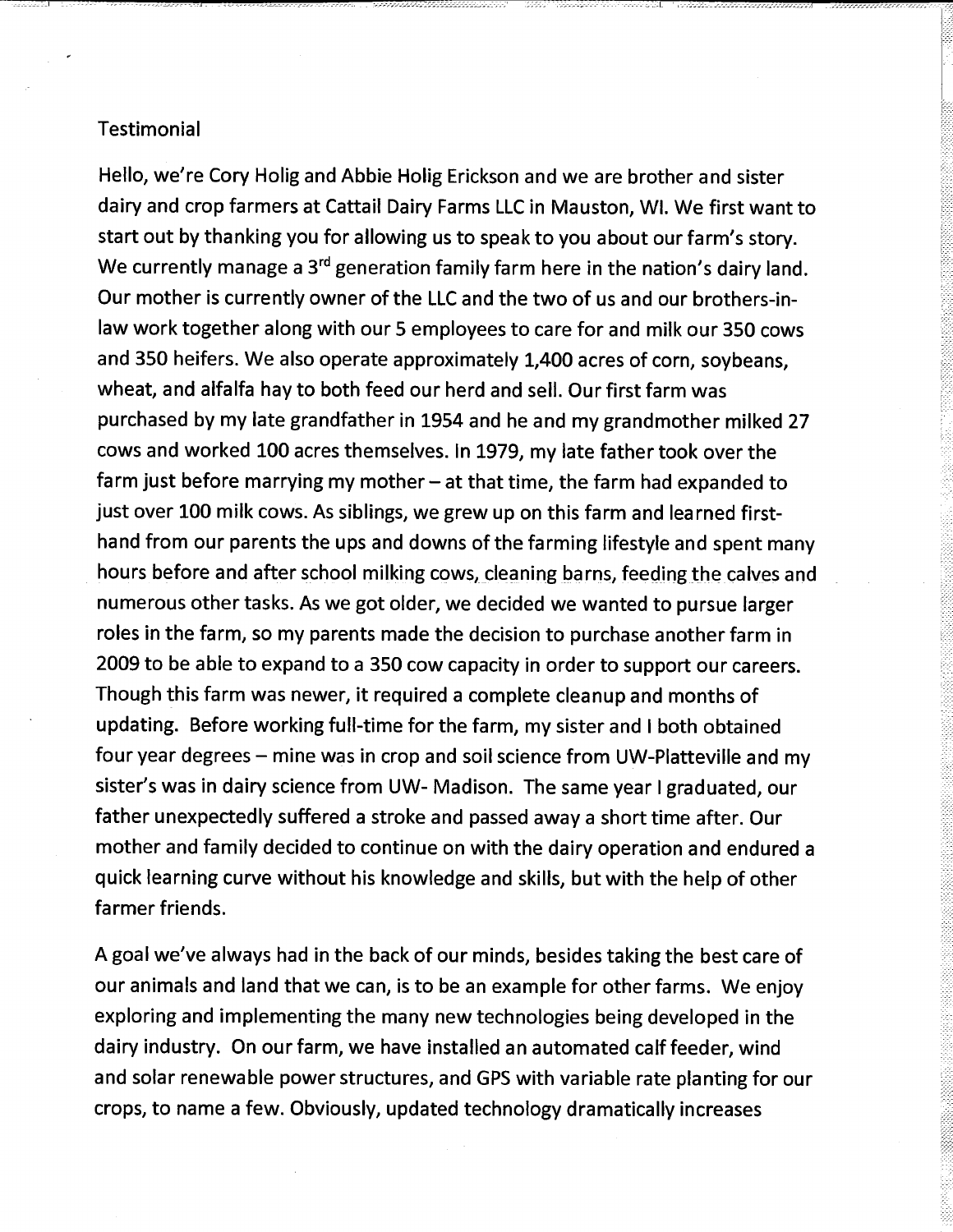operating costs. Unfortunately, as many of you may know, the dairy industry has been severely struggling for the last few years. It is a constant worry and stress that even my own family has - wondering if there will be a future for us and the eight grandchildren currently in our family. Up to a point, becoming more efficient, cutting input costs and working harder have helped, but will not be a long-term remedy. Economic ramifications have placed dairy farms in a precarious state.

- ------------ - - - - - -

Regarding the manufacturing and agriculture tax credits, every single dollar matters during these times just to keep the lights on or pay for that emergency service call on the tractor or for the vet to save a cow. In a time where cultural shifts and marketing tactics seem to be against the dairy industry and the agriculture industry in general, I would ask you not to create another road block for those farms, big or small, that would possibly benefit from these tax credits. Even if the milk and dairy markets were to turn around quickly this year, which is not likely, it will take many farmers years to pay back existing operating loans and debt that have recently accumulated at an alarming rate.

As you may be aware the dairy industry is vital to the success of our state's economy, pulling in over 43.4 billion dollars annually. In the time it will take for us to give this testimony, approximately \$400,500 from the dairy industry will fuel the state's economy. The financial domino effect that dairy farming, whether flourishing or struggling, has on local businesses is measurable. A wave of economic impact rolls across the entire state effecting veterinarians, construction industry, software companies, trucking firms, and processing plants to name a few. Family farms are closing their operations at accelerating yearly rates. Since 2008, 5,232 dairy farms have been lost in the state of Wisconsin. State tax revenue from farm closures are on a decreasing trend line. These statistics were provided by. Dairy Farmers of Wisconsin, formerly known as the Wisconsin Milk Marketing Board. Anything that could help us needs to be available now more than ever. Thank you again for letting us speak today and we would ask that you think about the burdensome economic pressures that have fallen upon the dairy industry before making any decision that would impact us. We'll gladly do our best to answer any questions you have for us.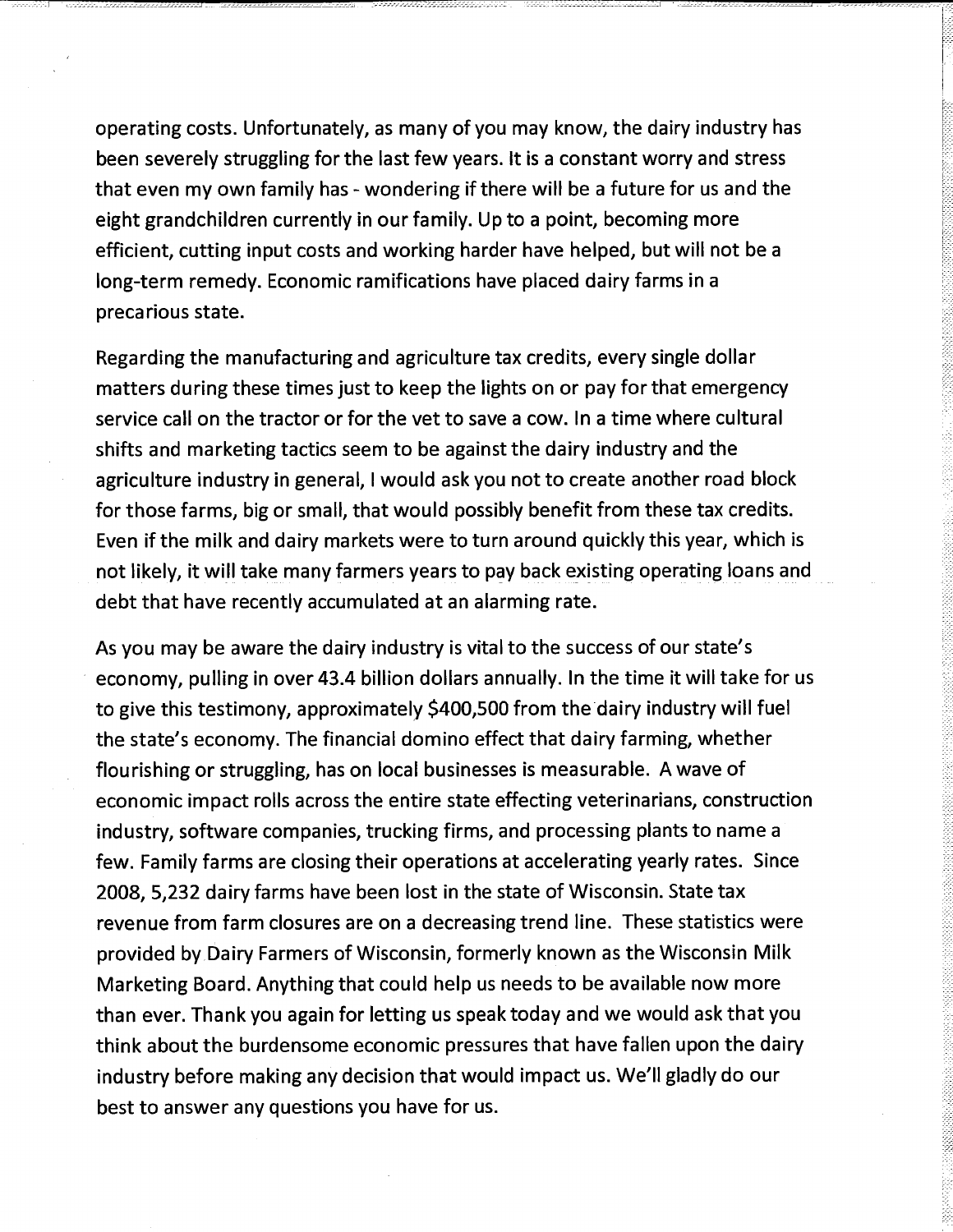

State of *Wisconsin* 2019 - 2020 LEGISLATURE

LRBs0006/1 JK:w1j&cdc

# ASSEMBLY SUBSTITUTE AMENDMENT ,

# TO ASSEMBLY BILL 4

| $\mathbf{1}$   | AN ACT to amend 71.07 (5n) (c) 1, 71.07 (5n) (d) 2, 71.07 (9e) (aj) (intro.), 71.28      |
|----------------|------------------------------------------------------------------------------------------|
| $\overline{2}$ | $(5n)$ (c), 71.28 (5n) (d) 2., 71.28 (5n) (d) 3. a. and 73.03 (73) (f) 1.; and to create |
| 3              | 71.07 (5m) (e), 71.07 (5me), 71.07 (5n) (d) 2m., 71.07 (9e) (ak), 71.10 (4) (gye) and    |
| $\overline{4}$ | 71.28 (5n) (d) 2m. of the statutes; relating to: claiming the manufacturing and          |
| $\overline{5}$ | agriculture credit, increasing the earned income tax credit, creating the middle         |
| 6              | class tax relief credit, and sunsetting the working families tax credit.                 |

#### Analysis by the Legislative Reference Bureau

Currently, a person may claim a tax credit on the basis of the person's income from manufacturing or agriculture. This bill limits to \$300,000 the amount of income from manufacturing that a person may use as the basis for claiming the credit. The bill also provides that the aggregate amount of the credits that may be claimed by all partners of a partnership, all members of a limited liability company, and all shareholders of a tax -option corporation may not exceed \$22,500 in any taxable year.

The bill creates a new individual income tax credit for taxable years beginning in 2019. The credit is nonrefundable and may be claimed only up to the amount of the taxpayer's income tax liability. Under the bill, for a single individual or an individual who files as a head of household whose adjusted gross income is less than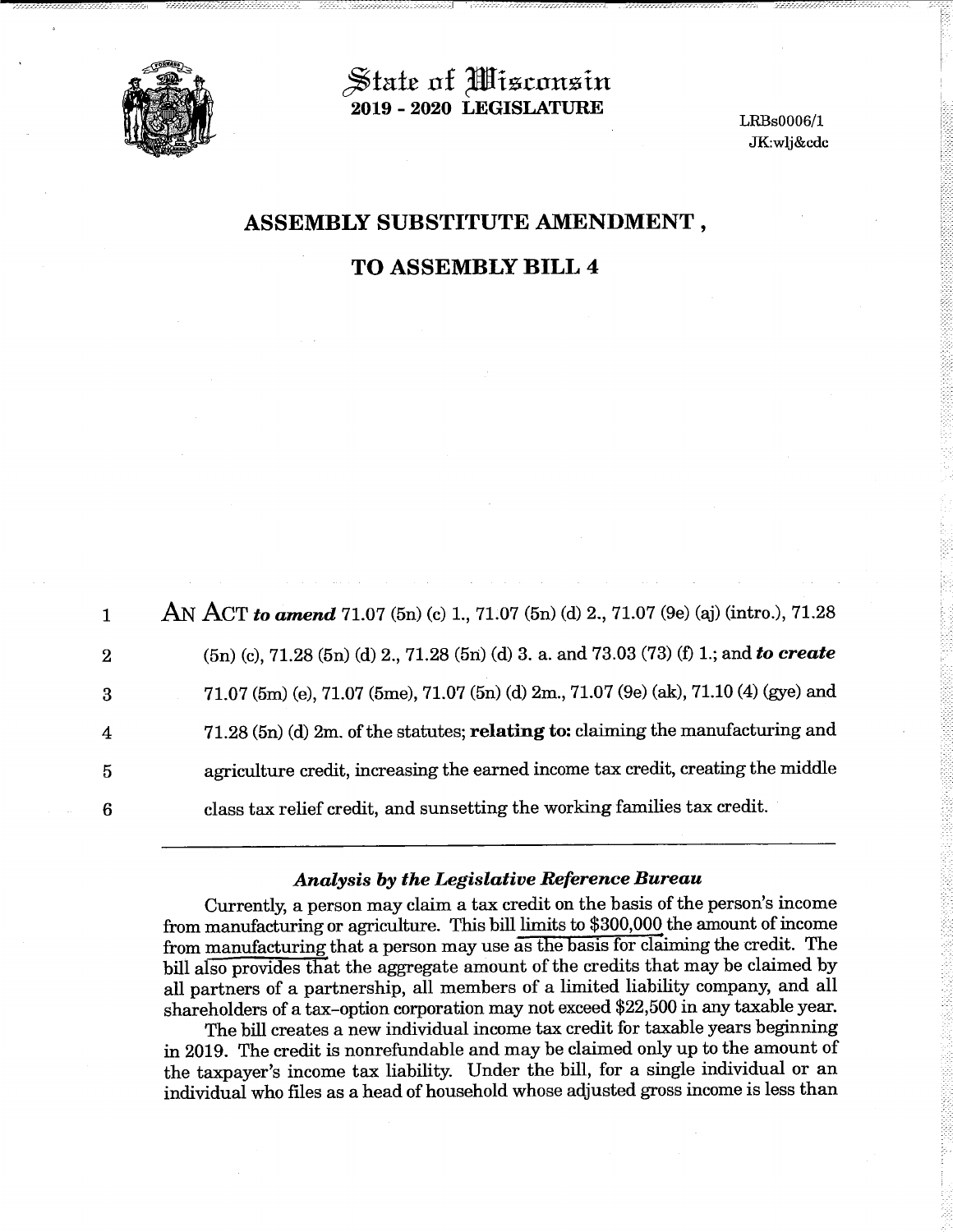\$80,000, for a married couple filing jointly whose combined AGI is less than \$125,000, or for a married individual filing separately whose AGI is less than \$62,500, the credit is equal to 10 percent of the claimant's net tax liability or \$100 (\$50 for married separate filers), whichever is greater. Net tax liability is a claimant's income tax liability after the application of most nonrefundable income tax credits. Under the bill, the credit phases out to zero as a single individual or head of household filer's AGI increases from \$80,000 to \$100,000. A similar phaseout occurs for a married joint filer whose combined AGI increases from \$125,000 to \$150,000 and a married separate filer whose AGI increases from \$62,500 to \$75,000. Also, under the bill, no new claims for the working families tax credit may be filed for a taxable year that begins after December 31, 2018.

Under the bill, for taxable years beginning after 2019, an individual who is eligible to claim the federal earned income tax credit may claim as a credit against Wisconsin taxes due 11 percent of the amount the claimant may claim under the federal credit if the claimant has one qualifying child with the same principal place of abode, 14 percent for two such qualifying children, and 34 percent for three or more such qualifying children. Currently, for Wisconsin purposes, an individual may claim 4 percent of the federal credit if the claimant has one qualifying child with the same principal place of abode, 11 percent for two such qualifying children, and 34 percent for three or more such qualifying children. The credit is refundable, which means that, if the amount-of-credit-due-the-elaimant-exceeds-his-or-her-tax, liability, the difference is refunded to the claimant by check.

#### The people of the state of Wisconsin, represented in senate and assembly, do enact as follows:

|                | SECTION 1. 71.07 $(5m)$ (e) of the statutes is created to read:                  |
|----------------|----------------------------------------------------------------------------------|
| $\overline{2}$ | 71.07 (5m) (e) Sunset. No credit may be claimed under this subsection for        |
| 3              | taxable years beginning after December 31, 2018.                                 |
| 4              | <b>SECTION 2.</b> 71.07 (5me) of the statutes is created to read:                |
| $\overline{5}$ | 71.07 (5me) MIDDLE CLASS TAX RELIEF CREDIT.<br>(a) Definitions.<br>In this       |
| 6              | subsection:                                                                      |
| 7              | 1. "Claimant" means an individual who is eligible to claim the credit under this |
| 8              | subsection.                                                                      |
| 9              | 2. "Household" means a claimant and an individual related to the claimant as     |
| 10             | husband or wife.                                                                 |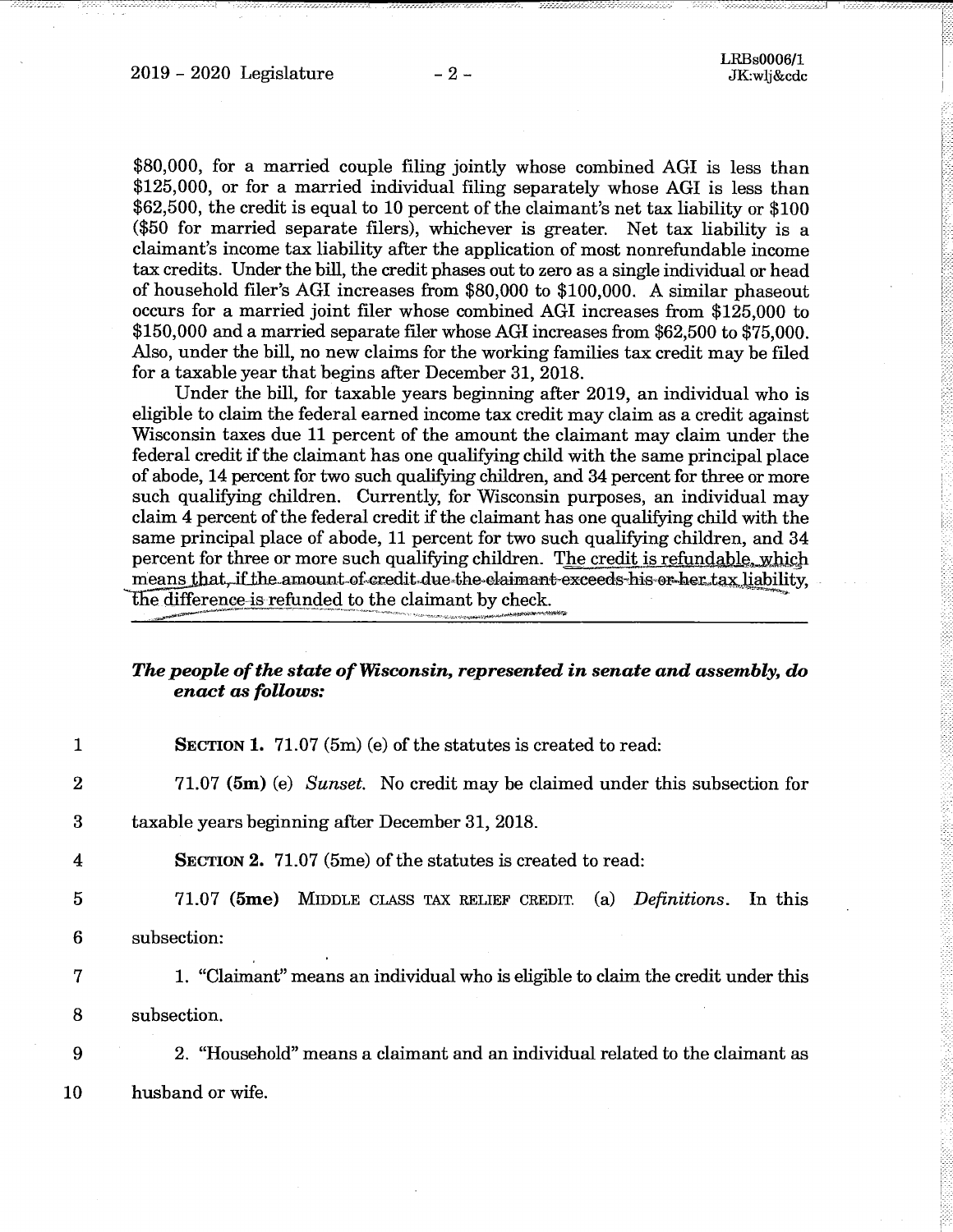2019 - 2020 Legislature -3 -

 $\hat{\mathcal{A}}$ 

 $\bar{z}$ 

 $\ddot{\phantom{a}}$ 

| $\mathbf{1}$            | 3. "Net tax liability" means a claimant's income tax liability after he or she           |
|-------------------------|------------------------------------------------------------------------------------------|
| $\boldsymbol{2}$        | completes the computations for nonrefundable credits listed before s. 71.10 (4) (h).     |
| $\boldsymbol{3}$        | (b) Filing claims. For taxable years beginning after December 31, 2018, and              |
| $\overline{\mathbf{4}}$ | subject to the limitations provided in this subsection, a claimant may claim as a        |
| $\mathbf 5$             | credit against the tax imposed under s. 71.02, up to the amount of those taxes, one      |
| 6                       | of the following amounts:                                                                |
| 7                       | 1. If the claimant is single or files as a head of household and his or her adjusted     |
| $\boldsymbol{8}$        | gross income is less than \$80,000 in the year to which the claim relates, the greater   |
| $\boldsymbol{9}$        | of \$100 or an amount equal to 10 percent of his or her net tax liability.               |
| 10                      | 2. If the claimant is single or files as a head of household and his or her adjusted     |
| 11                      | gross income is at least \$80,000 but less than \$100,000 in the year to which the claim |
| 12                      | relates, an amount that is calculated as follows:                                        |
| 13                      | a. Calculate the value of a fraction, the denominator of which is \$20,000 and           |
| 14                      | the numerator of which is the difference between the claimant's adjusted gross           |
| 15                      | income and \$80,000.                                                                     |
| 16                      | b. Subtract from 1.0 the amount that is calculated under subd. 2. a.                     |
| 17                      | c. Multiply the amount that is calculated under subd. 2. b. by 10 percent.               |
| 18                      | d. Multiply the amount of the claimant's net income tax liability by the amount          |
| 19                      | that is calculated under subd. 2, c.                                                     |
| 20                      | 3. If the claimant is married and filing jointly and the sum of the claimant's           |
| 21                      | adjusted gross income and his or her spouse's adjusted gross income is less than         |
| 22                      | \$125,000 in the year to which the claim relates, the greater of \$100 or an amount      |
| 23                      | equal to 10 percent of the married couple's net tax liability.                           |
| 24                      | 4. If the claimant is married and filing jointly and the sum of the claimant's           |
| 25                      | adjusted gross income and his or her spouse's adjusted gross income is at least          |
|                         |                                                                                          |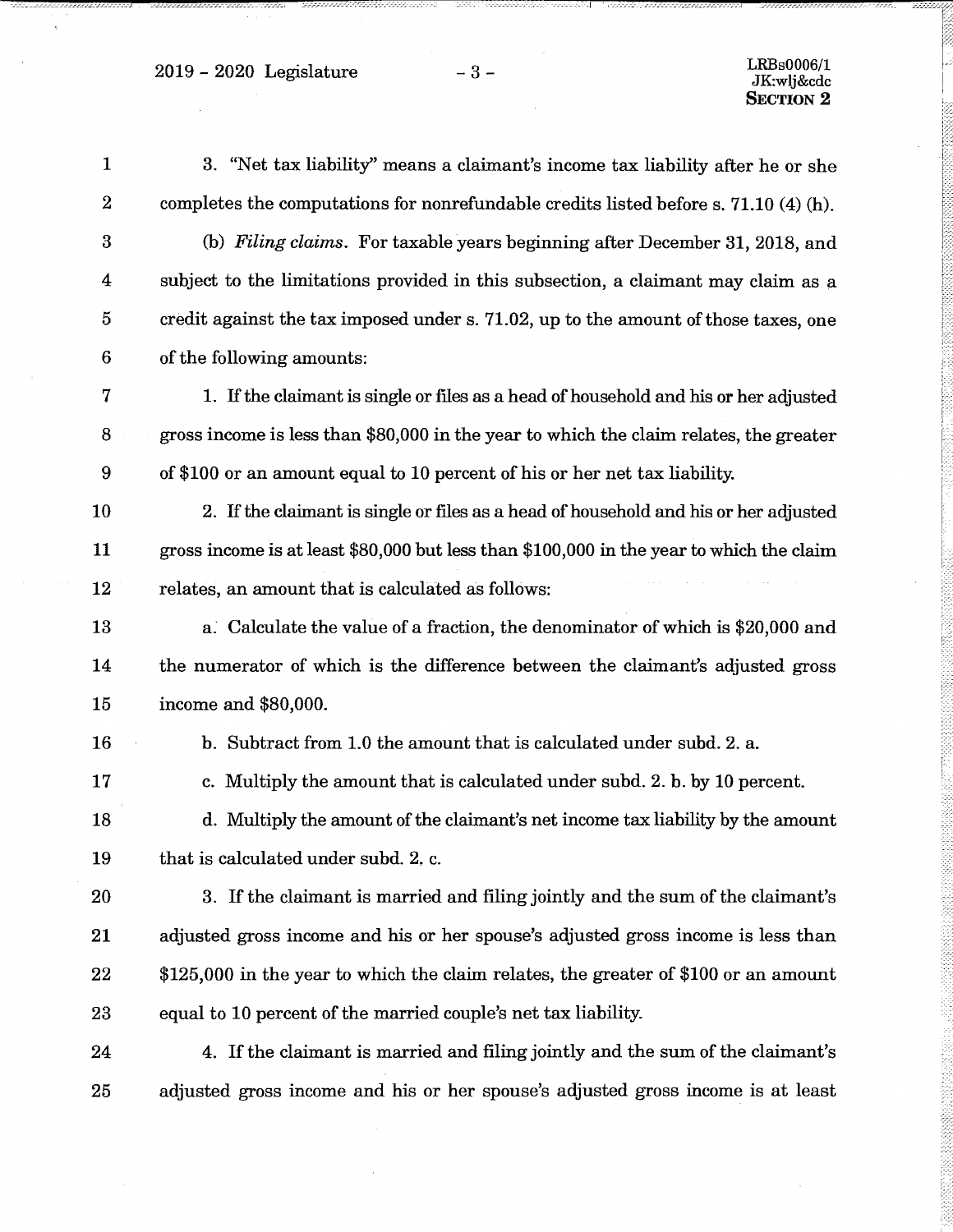$2019 - 2020$  Legislature  $-4$  -

| $\mathbf{1}$     | \$125,000 but less than \$150,000 in the year to which the claim relates, an amount        |
|------------------|--------------------------------------------------------------------------------------------|
| $\boldsymbol{2}$ | that is calculated as follows:                                                             |
| $\boldsymbol{3}$ | a. Calculate the value of a fraction, the denominator of which is \$25,000 and             |
| $\boldsymbol{4}$ | the numerator of which is the difference between the married couple's adjusted gross       |
| $\overline{5}$   | income and \$125,000.                                                                      |
| 6                | b. Subtract from 1.0 the amount that is calculated under subd. 4. a.                       |
| $\boldsymbol{7}$ | c. Multiply the amount that is calculated under subd. 4. b. by 10 percent.                 |
| 8                | d. Multiply the amount of the married couple's net income tax liability by the             |
| 9                | amount that is calculated under subd. 4. c.                                                |
| 10               | 5. If the claimant is married and filing separately and his or her adjusted gross          |
| 11               | income is less than \$62,500 in the year to which the claim relates, the greater of \$50   |
| 12               | or an amount equal to 10 percent of his or her net tax liability.                          |
| 13               | 6. If the claimant is married and filing separately and his or her adjusted gross          |
| 14               | income is at least \$62,500 but less than \$75,000 in the year to which the claim relates, |
| 15               | an amount that is calculated as follows:                                                   |
| 16               | a. Calculate the value of a fraction, the denominator of which is \$12,500 and             |
| 17               | the numerator of which is the difference between the claimant's adjusted gross             |
| 18               | income and \$75,000.                                                                       |
| 19               | b. Subtract from 1.0 the amount that is calculated under subd. 6. a.                       |
| 20               | c. Multiply the amount that is calculated under subd. 6. b. by 10 percent.                 |
| 21               | d. Multiply the amount of the claimant's net income tax liability by the amount            |
| 22               | that is calculated under subd. 6. c.                                                       |
| 23               | (c) Limitations. 1. No credit may be allowed under this subsection unless it               |
| 24               | is claimed within the period under s. $71.75(2)$ .                                         |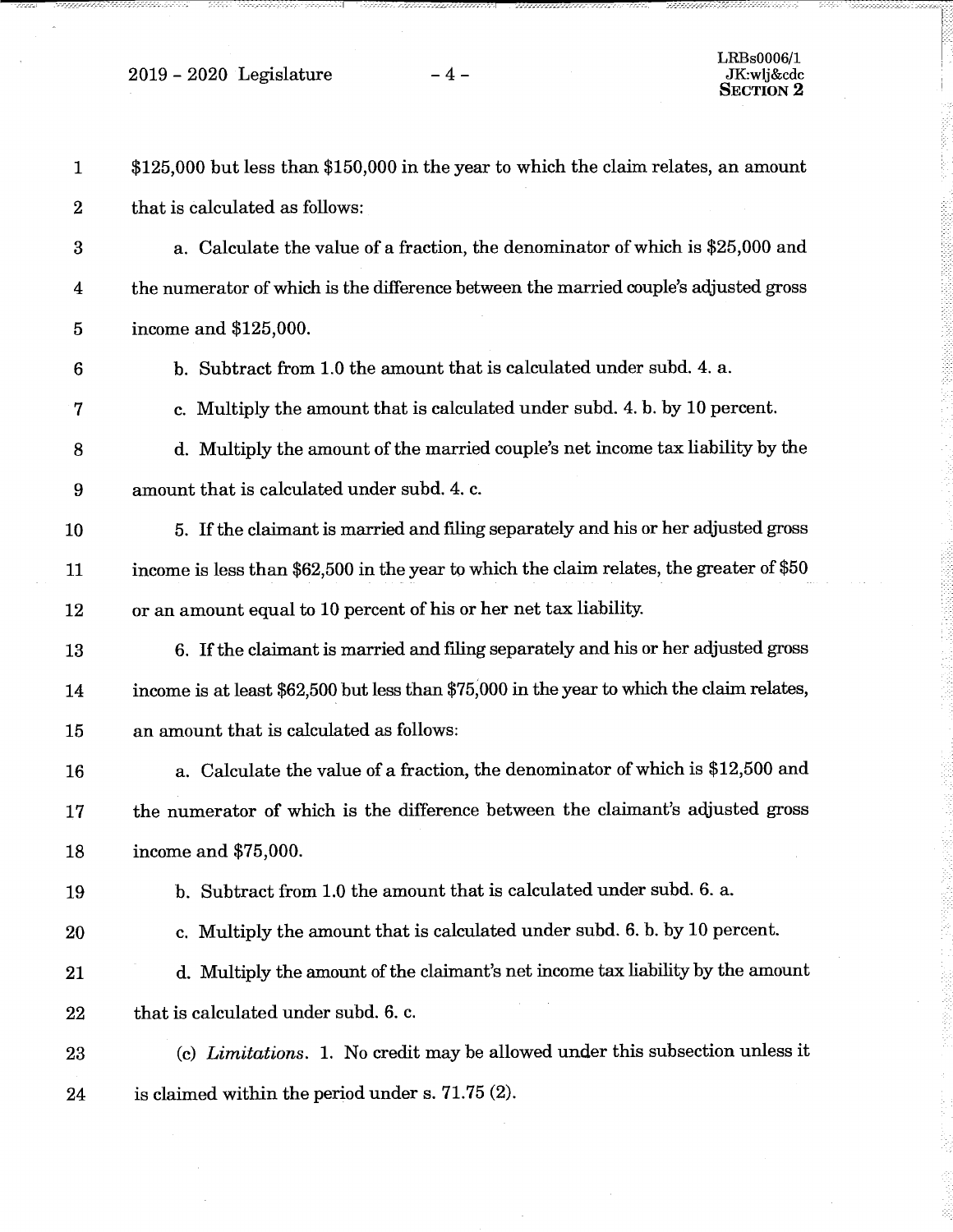$2019 - 2020$  Legislature  $-5 -$ <br> $\frac{LRBs0006/1}{LRwhkcdc}$ 

 2. Part -year residents and nonresidents of this state are not eligible for the credit under this subsection. 3. Except as provided in subd. 4., only one credit per household is allowed each year. 4. If a married couple files separately, each spouse may claim the credit calculated under par. (b) 5. or 6., except a married person living apart from the other spouse and treated as single under section 7703 (b) of the Internal Revenue Code may claim the credit under par. (b) 1. or 2. 5. The credit under this subsection may not be claimed by a person who may be claimed as a dependent on the individual income tax return of another taxpayer. 11 (d) Administration. The department of revenue may enforce the credit under this subsection and may take any action, conduct any proceeding, and proceed as it is authorized in respect to taxes under this chapter. The income tax provisionsin this chapter relating to assessments, refunds, appeals, collection, interest, and penalties apply to the credit under this subsection. 16 SECTION 3. 71.07 (5n) (c) 1. of the statutes is amended to read: 17 71.07 (5n) (c) 1. Partnerships, limited liability companies, and tax-option corporations may not claim the credit under this subsection, but the eligibility for, and the amount of, the credit are based on their share of the income described under par. (b). A partnership, limited liability company, or tax -option corporation shall compute the amount of credit that each of its partners, members, or shareholders may claim and shall provide that information to each of them. Partners, members of limited liability companies, and shareholders of tax -option corporations may 24 claim the credit in proportion to their ownership interests. For taxable years beginning after December 31, 2018, the aggregate amount of the credits that may be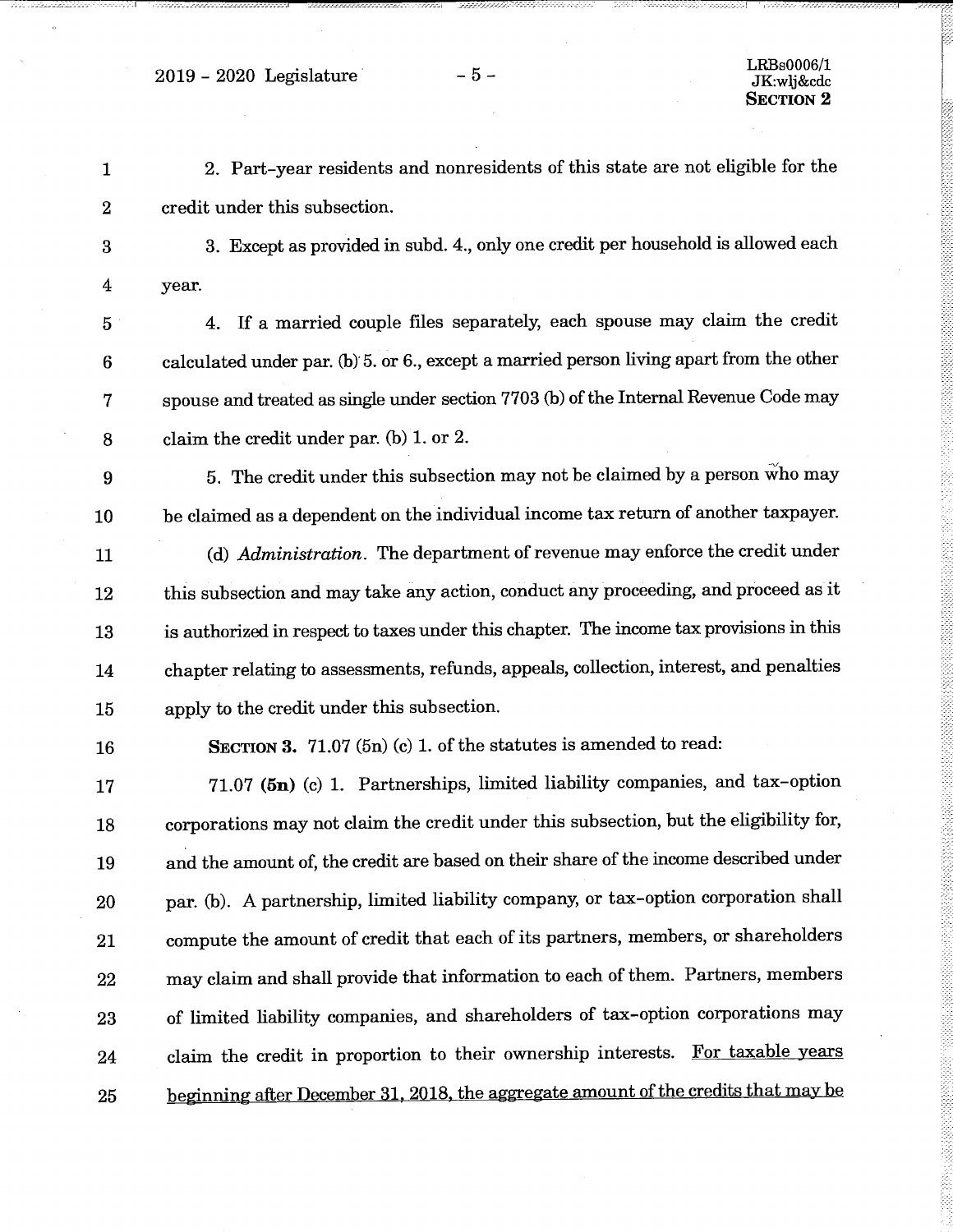2019 - 2020 Legislature  $-6$  -

LRBs0006/1 JK:w1j&cdc SECTION 3

| $\mathbf{1}$     | claimed by all partners of a partnership, all members of a limited liability company,  |
|------------------|----------------------------------------------------------------------------------------|
| $\boldsymbol{2}$ | and all shareholders of a tax-option corporation may not exceed \$22,500 in any        |
| $\boldsymbol{3}$ | taxable year.                                                                          |
| 4                | SECTION 4. 71.07 $(5n)$ (d) 2. of the statutes is amended to read:                     |
| $\overline{5}$   | 71.07 (5n) (d) 2. For Except as provided in subd. 2m., for purposes of                 |
| 6                | determining a claimant's eligible qualified production activities income under this    |
| 7                | subsection, the claimant shall multiply the claimant's qualified production activities |
| 8                | income from property manufactured by the claimant by the manufacturing property        |
| $\boldsymbol{9}$ | factor and qualified production activities income from property produced, grown, or    |
| 10               | extracted by the claimant by the agriculture property factor.                          |
| 11               | <b>SECTION 5.</b> 71.07 $(5n)$ (d) 2m. of the statutes is created to read:             |
| 12               | 71.07 (5n) (d) 2m. For taxable years beginning after December 31, 2018, for            |
| 13               | purposes of determining a claimant's eligible qualified production activities income   |
| 14               | from manufacturing under this subsection, the claimant shall multiply the              |
| 15               | claimant's qualified production activities income, not exceeding \$300,000, from       |
| 16               | property manufactured by the claimant by the manufacturing property factor.            |
| 17               | SECTION 6. 71.07 (9e) (aj) (intro.) of the statutes is amended to read:                |
| 18               | 71.07 (9e) (aj) (intro.) For taxable years beginning after December 31, 2010,          |
| 19               | and before January 1, 2020, an individual may credit against the tax imposed under     |
| 20               | s. 71.02 an amount equal to one of the following percentages of the federal basic      |
| 21               | earned income credit for which the person is eligible for the taxable year under       |
| 22               | section 32 (b) $(1)$ (A) to $(C)$ of the Internal Revenue Code:                        |
| 23               | SECTION 7. 71.07 (9e) (ak) of the statutes is created to read:                         |
| 24               | 71.07 (9e) (ak) For taxable years beginning after December 31, 2019, an                |
| 25               | individual may credit against the tax imposed under s. 71.02 an amount equal to one    |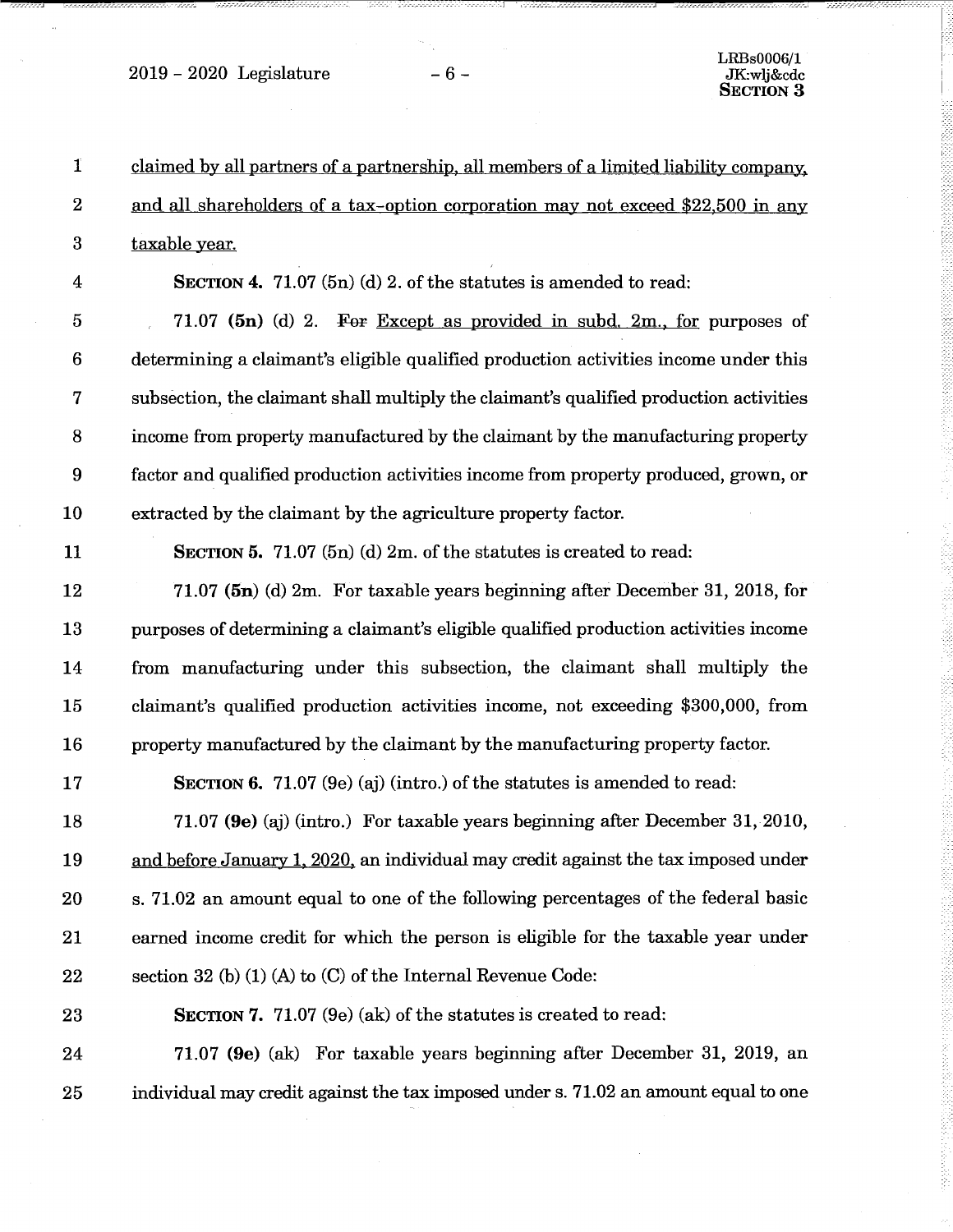$2019 - 2020$  Legislature  $-7 -$ 

. a

| $\mathbf{1}$ | of the following percentages of the federal basic earned income credit for which the   |
|--------------|----------------------------------------------------------------------------------------|
| $\bf{2}$     | individual is eligible for the taxable year under section $32$ (b) (1) of the Internal |
| $\bf{3}$     | Revenue Code:                                                                          |
| 4            | 1. If the individual has one qualifying child who has the same principal place         |
| 5            | of abode as the individual, 11 percent.                                                |
| $\bf 6$      | 2. If the individual has 2 qualifying children who have the same principal place       |
| 7            | of abode as the individual, 14 percent.                                                |
| 8            | 3. If the individual has 3 or more qualifying children who have the same               |
| 9            | principal place of abode as the individual, 34 percent.                                |
| 10           | SECTION 8. 71.10 (4) (gye) of the statutes is created to read:                         |
| 11           | 71.10 (4) (gye) Middle class tax relief credit under s. 71.07 (5me).                   |
| 12           | <b>SECTION 9.</b> 71.28 (5n) (c) of the statutes is amended to read:                   |
| 13           | 71.28 (5n) (c) Limitations. Partnerships, limited liability companies, and             |
| 14           | tax-option corporations may not claim the credit under this subsection, but the        |
| 15           | eligibility for, and the amount of, the credit are based on their share of the income  |
| 16           | described under par. (b). A partnership, limited liability company, or tax-option      |
| 17           | corporation shall compute the amount of credit that each of its partners, members,     |
| 18           | or shareholders may claim and shall provide that information to each of them.          |
| 19           | Partners, members of limited liability companies, and shareholders of tax-option       |
| 20           | corporations may claim the credit in proportion to their ownership interests. For      |
| 21           | taxable years beginning after December 31, 2018, the aggregate amount of the           |
| 22           | credits that may be claimed by all partners of a partnership, all members of a limited |
| 23           | liability company, and all shareholders of a tax-option corporation may not exceed     |
| 24           | \$22,500 in any taxable year.                                                          |
| 25           | SECTION 10. 71.28 $(5n)$ (d) 2. of the statutes is amended to read:                    |